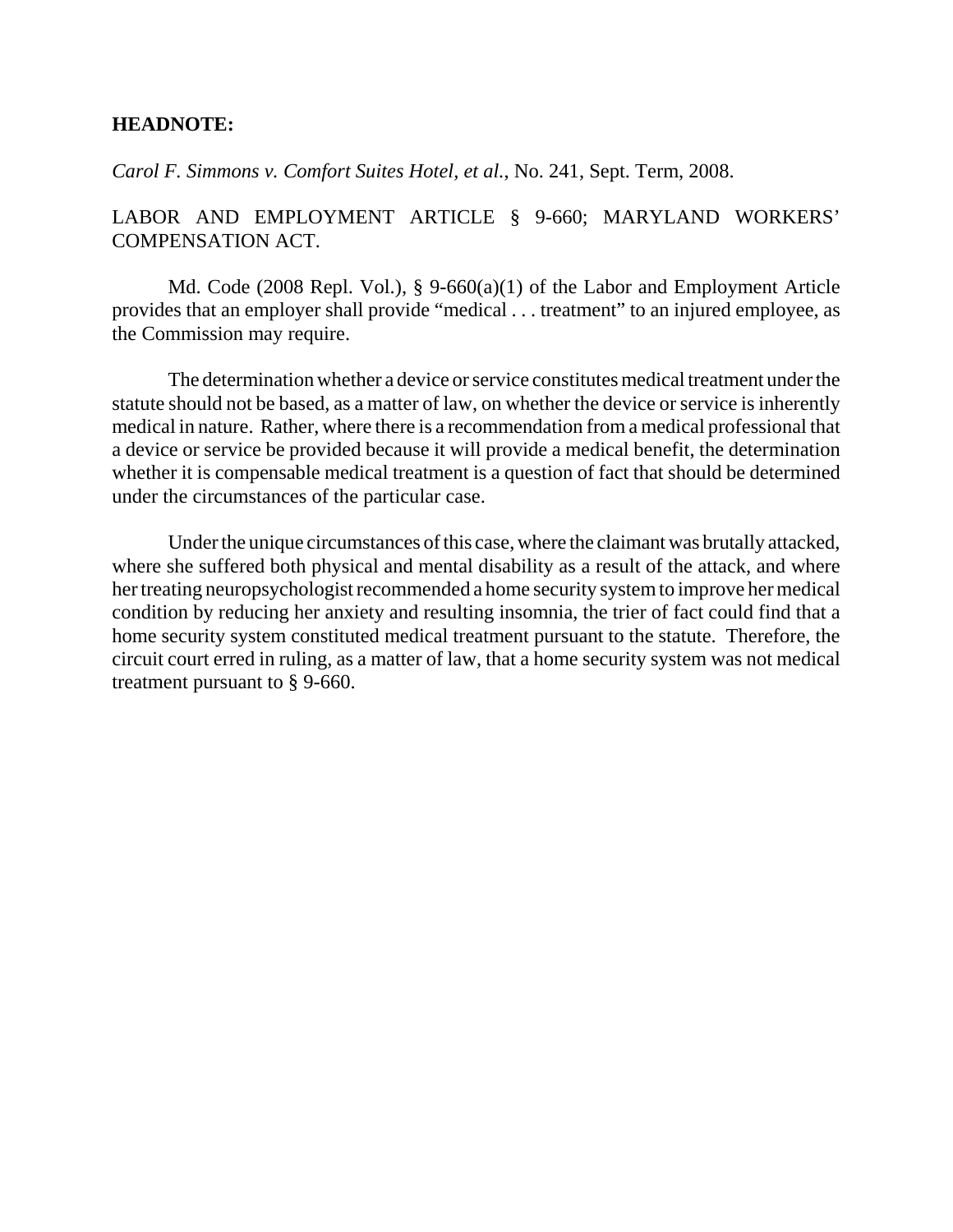# REPORTED

# IN THE COURT OF SPECIAL APPEALS

# OF MARYLAND

No. 241

September Term, 2008

CAROL F. SIMMONS

v.

COMFORT SUITES HOTEL, *et al.*

Wright, Matricciani, Graeff,

JJ.

Opinion by Graeff, J.

Filed: March 31, 2009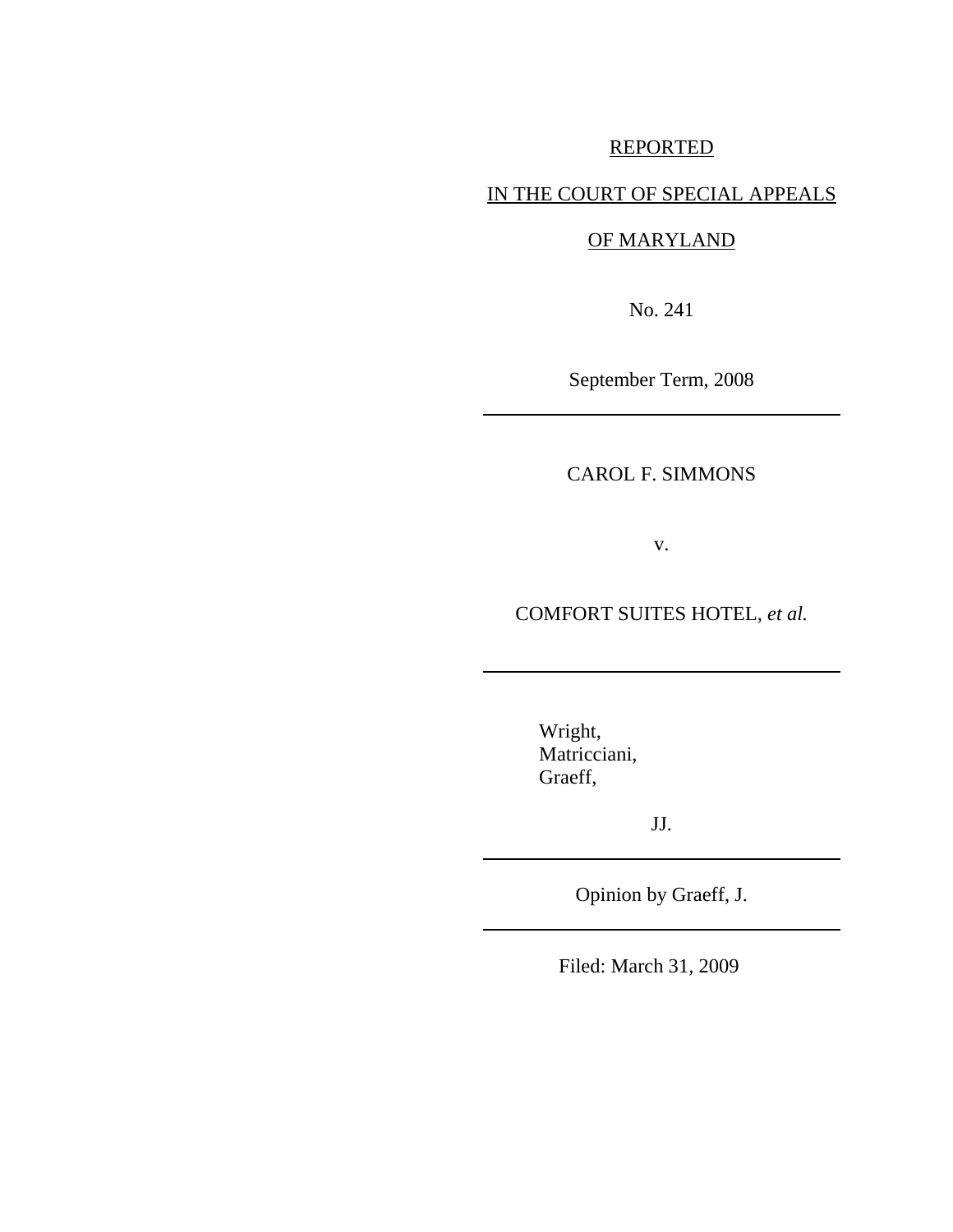Appellant, Carol F. Simmons, appeals from the order of the Circuit Court for Queen Anne's County reversing a workers' compensation award in her favor and granting summary judgment to appellees, Comfort Suites Hotel, and its insurer, Selective Insurance Company of North America (collectively, "Comfort Suites"). On appeal, Ms. Simmons presents the following issues:

- I. Is the installation of an alarm system to allay the post-traumatic fears of a robbery victim a cognizable medical expense under Maryland's Workers' Compensation law?
- II. If the answer to Question I is in the affirmative, should the decision of the Workers' Compensation Commission be affirmed?

For the reasons set forth below, we shall reverse the judgment of the circuit court.

### **FACTUAL AND PROCEDURAL BACKGROUND**

This appeal arises from injuries that Ms. Simmons received while working as a night auditor at the Comfort Suites Hotel in Chestertown, Maryland. On September 25, 2006, at approximately 2:00 a.m., she was brutally attacked with a baseball bat during an attempted robbery of the hotel. Left for dead, the 67-year-old victim was found hours later, lying unconscious in a pool of blood.

Paramedics rushed Ms. Simmons to the University of Maryland Shock Trauma Center, where she was treated for severe traumatic brain injury, diffuse cerebral edema, and multiple skull fractures. On October 6, 2006, she was transferred to Kernan Hospital. After her discharge on December 5, 2006, the Kernan Team recommended that Ms. Simmons receive supportive care and outpatient rehabilitation services at home.

On September 29, 2006, Ms. Simmons filed a claim with the Maryland Workers'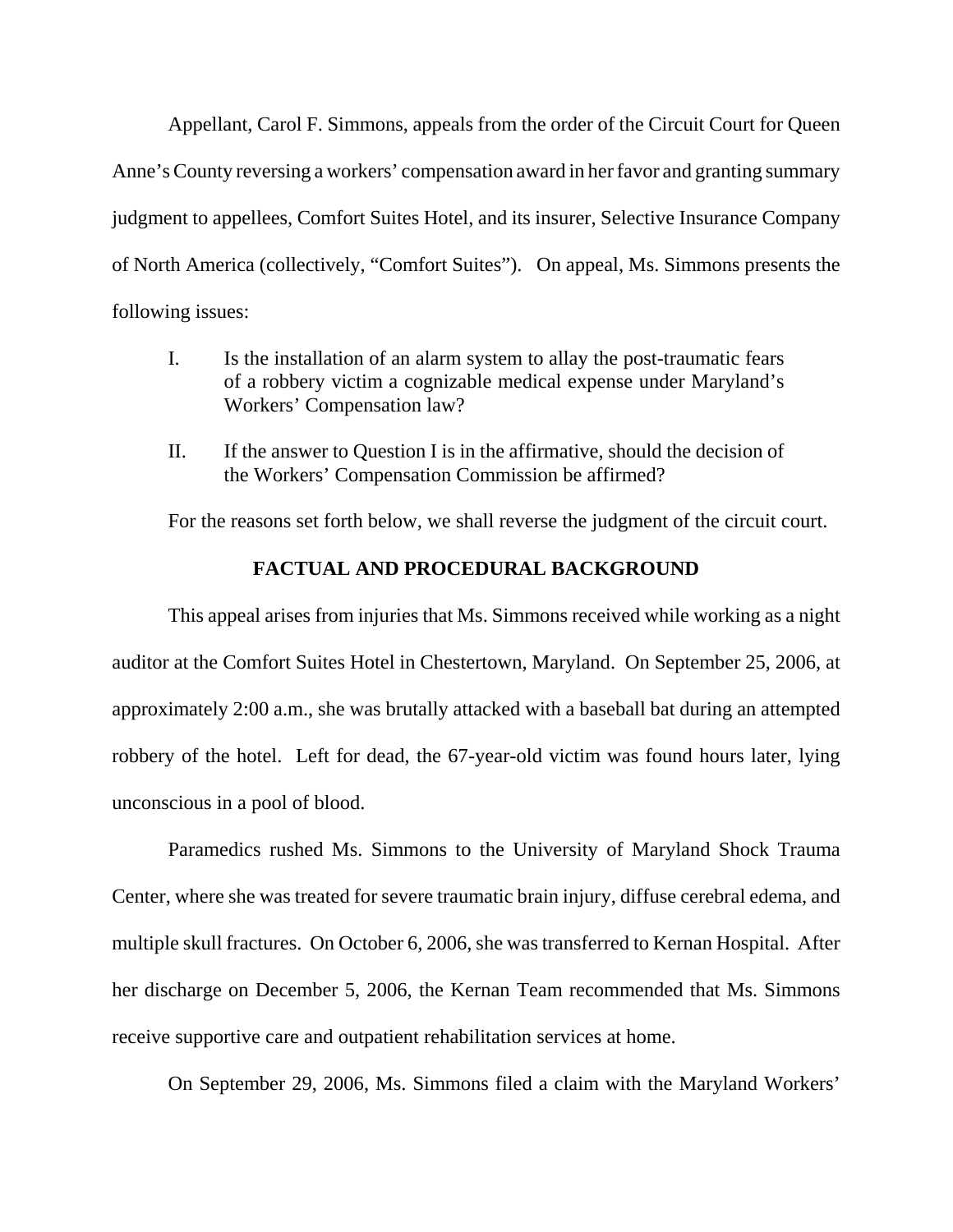Compensation Commission (the "Commission") for the injuries she sustained in the attack. Comfort Suites did not contest the underlying compensability of the claim, and it paid for medical treatment for Ms. Simmons. The Commission awarded Ms. Simmons temporary total disability benefits.

Ms. Simmons thereafter requested that Comfort Suites provide her with a home security system to allay her fear of a home intruder. The Commission held a hearing on Ms. Simmons' request on September 14, 2007. In support of her claim, Ms. Simmons submitted a March 23, 2007, letter from Dr. M. Sementilli, a neuropsychologist. Dr. Sementilli wrote, in part:

I continue to follow the neurobehavioral recovery of Ms. Simmons. Even though she continues to demonstrate cognitive and physical gains, her mood remains anxious to fear of additional assaults. Her anxiety increases in the evening despite the presence of her son(s) who reside upstairs during the night. Ms. Simmons continues to fear that the perpetrator or associates, or random intruders may attempt to harm her. She is hyper vigilant to noises outside and inside the house. The resulting anxiety, ruminations and hyper vigilance are contributing to ongoing insomnia and fear.

To conclude, as her treating neuropsychologist I would strongly recommend that an in home security system be installed. If so I am confident that Ms. Simmons will experience a reduction in fear, vigilance and resulting anxiety.I believe this is a reasonable request for any individual who has been assaulted and continues to be vulnerable during their recovery period.

Comfort Suites did not introduce any medical evidence rebutting Dr. Sementilli's

opinion that Ms. Simmons' anxiety would be reduced with the installation of an alarm system, noting that it was addressing the claim "strictly from a legal standpoint." Comfort Suites argued that the Workers' Compensation statute did not cover a home security system because it was not "medical treatment" pursuant to the statute. In support of its position,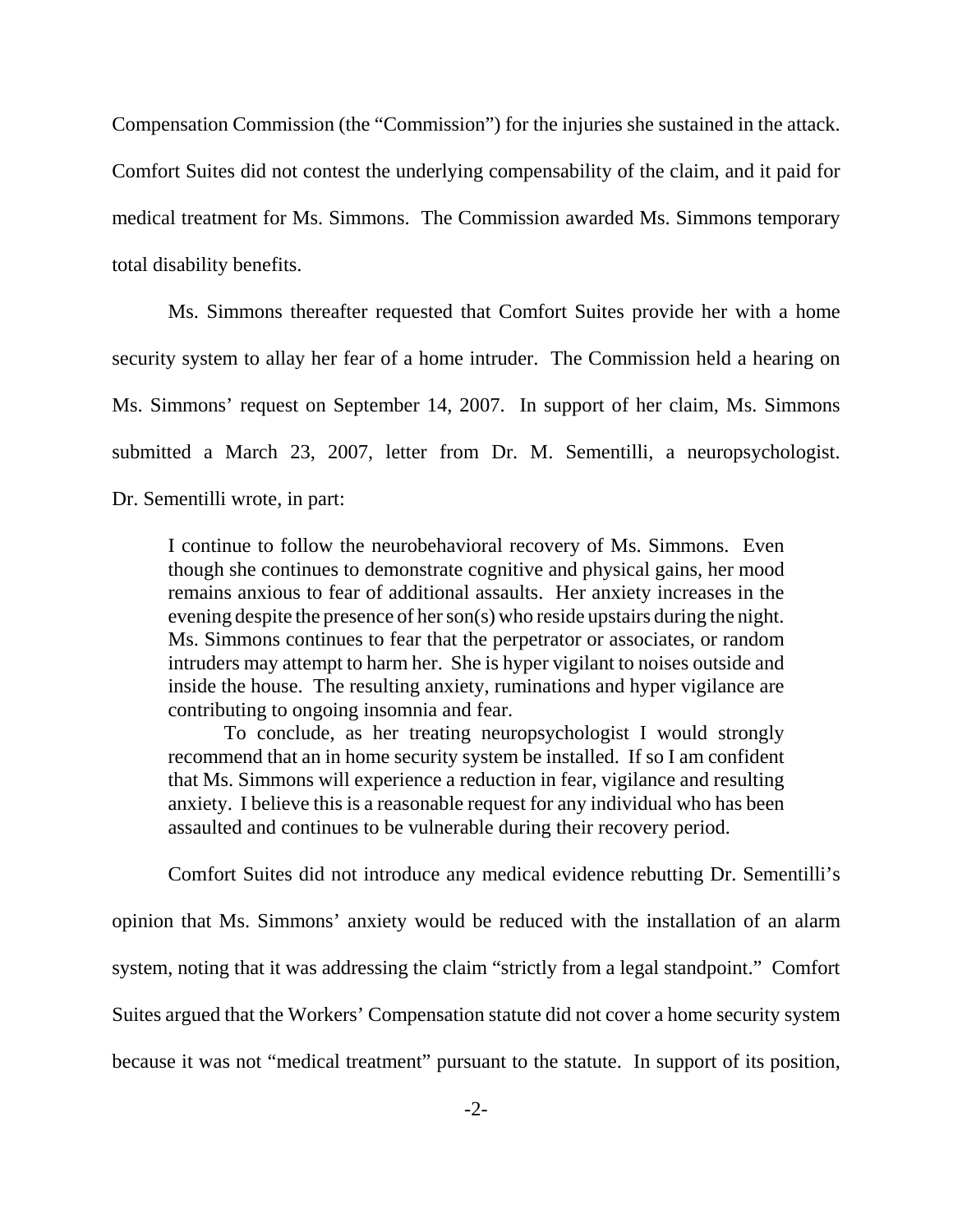Comfort Suites cited *R & T Constr. Co. v. Judge*, 323 Md. 514, 531 (1991), for the proposition that modifications to a home constitute medical treatment only when they provide "access for necessities," such as modifications that provide a quadriplegic access to physically travel in the home.

The Commissioner disagreed with the argument that a home security system was not covered under the Workers' Compensation statute, stating:

Ironically, I think this home modification . . . the request is probably designed to do more potential good for the condition of the patient than the modification that you've cited in terms of access. Access is for someone whose condition is not going to get any better. This modification will theoretically make the condition better. It's more reason to do this than the other.

The other is kind of vague, acknowledgment that it's the civil thing to do if someone is a paraplegic or quadriplegi[c], you're improving the standard of the quality of their life. This has the double purpose of improving the quality of her life, and possibly the medical condition. I think with medical documentation from him, I think it's appropriate.

On October 10, 2007, the Commission issued an order granting Ms. Simmons' request for a home security system. Specifically, the order required Comfort Suites to "authorize medical treatment for [Ms. Simmons] of home modification of installation of a home security system to reduce stress and fear per treating physician."

On October 30, 2007, Comfort Suites filed in the Circuit Court for Queen Anne's

County a Petition for Judicial Review of the Commission's decision. On March 18, 2008, the circuit court held a hearing on the parties' cross-motions for summary judgment. Counsel for Ms. Simmons argued that the home security system qualified as medical treatment because (1) it would "assist her in her recovery from the injuries she sustained both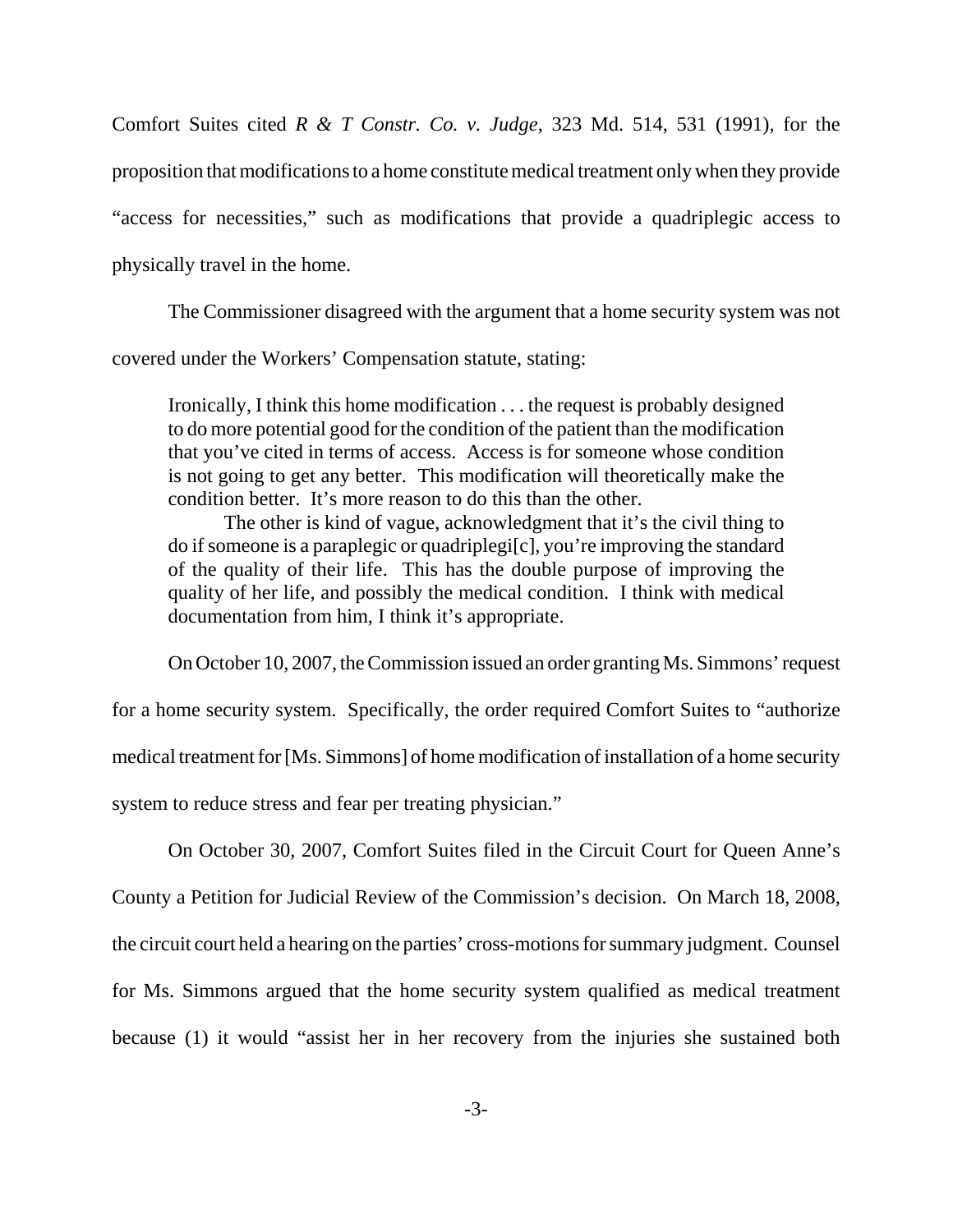physically and emotionally," and (2) Comfort Suites had not produced a medical opinion that

she did not need this system to recover from the attack.

Comfort Suites did not take issue with the doctor's recommendation that a home security system be installed; counsel stated: "I completely understand and frankly agree with" the need for a home security system for her peace of mind. Comfort Suites stated:

[W]hat [counsel for Ms. Simmons] is focusing on is not the right thing here. We're here on a motion for summary judgment.

As Your Honor knows, there's no dispute as to any material facts. I'm not disputing that she may need, from a medical standpoint as Dr. Simantelli [*sic*] says, this home security system to help her with whatever problems she may have. That's not the point.

The point is legally she's not entitled to the home security system under the Maryland Workers' Compensation Statute. They need to clear the first hurdle, which is: Is she even entitled to it under the statute?

This is not a medical question. It's a legal question. Legally is she entitled to it under the statute? The answer is no unfortunately, because what we're talking about here is the medical treatment in the form of a home modification.

Comfort Suites argued that, pursuant to *Judge*, 323 Md. at 530-31, modifications to a

claimant's home are considered medical treatment under the statute only if the modification

provides access to necessities. Because a home security system would not provide necessary

access, it was not "medical treatment" that was covered by the Maryland Workers'

Compensation Statute.

The circuit court concluded that the question whether Ms. Simmons is entitled to a home security system under the Maryland Workers' Compensation Act "is a legal, not a factual question." The court stated that it "agrees with the proposition that this is not something that's contemplated either by the statute or the [*Judge*] case."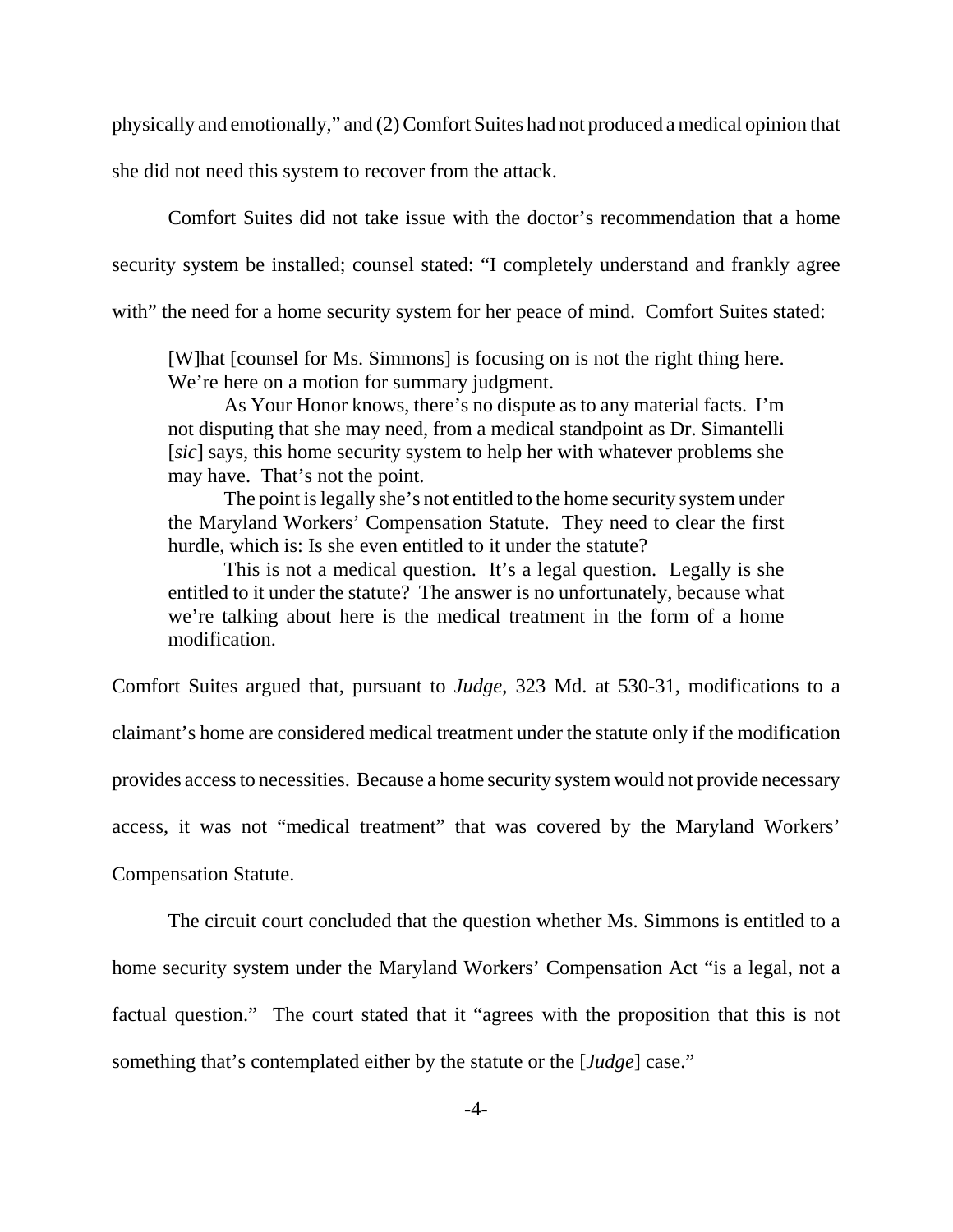On March 28, 2008, the circuit court entered a written order granting Comfort Suites' Motion for Summary Judgment and ordering "that the decision of the Maryland Workers' Compensation Commission dated October 10, 2007 is REVERSED as it relates to the installation of a home security system." This appeal followed.

#### **STANDARD OF REVIEW**

Before addressing the merits of this case, we must address the applicable standard of review. Ms. Simmons argues that decisions of the Commission are entitled to a "presumption of correctness" under Md. Code (2008 Repl. Vol.), § 9-745 of the Labor and Employment ("L.E.") Article. Accordingly, she argues, the decision of the Commission satisfied her *prima facie* case, and the circuit court could not grant summary judgment against her when Comfort Suites "offered no medical evidence to controvert the opinion of [her] treating health care provider that the alarm system was an important component to [her] treatment plan."

Ms. Simmons is correct that, pursuant to L.E. § 9-745(b), on appeal: (1) "the decision of the Commission is presumed to be prima facie correct," and (2) "the party challenging the decision has the burden of proof." The Maryland appellate courts have made clear, however, that the language regarding the presumption of correctness of the Commission's decision does not apply to all issues, but rather, it "is only pertinent when the issue on appeal to the circuit court is one of fact and not of law." *Board of Educ. v. Spradlin*, 161 Md. App. 155, 173 (2005). *Accord Beyer v. Decker*, 159 Md. 289, 291 (1930) (presumption of correctness does not apply where the question "is one of statutory construction, and one of law for the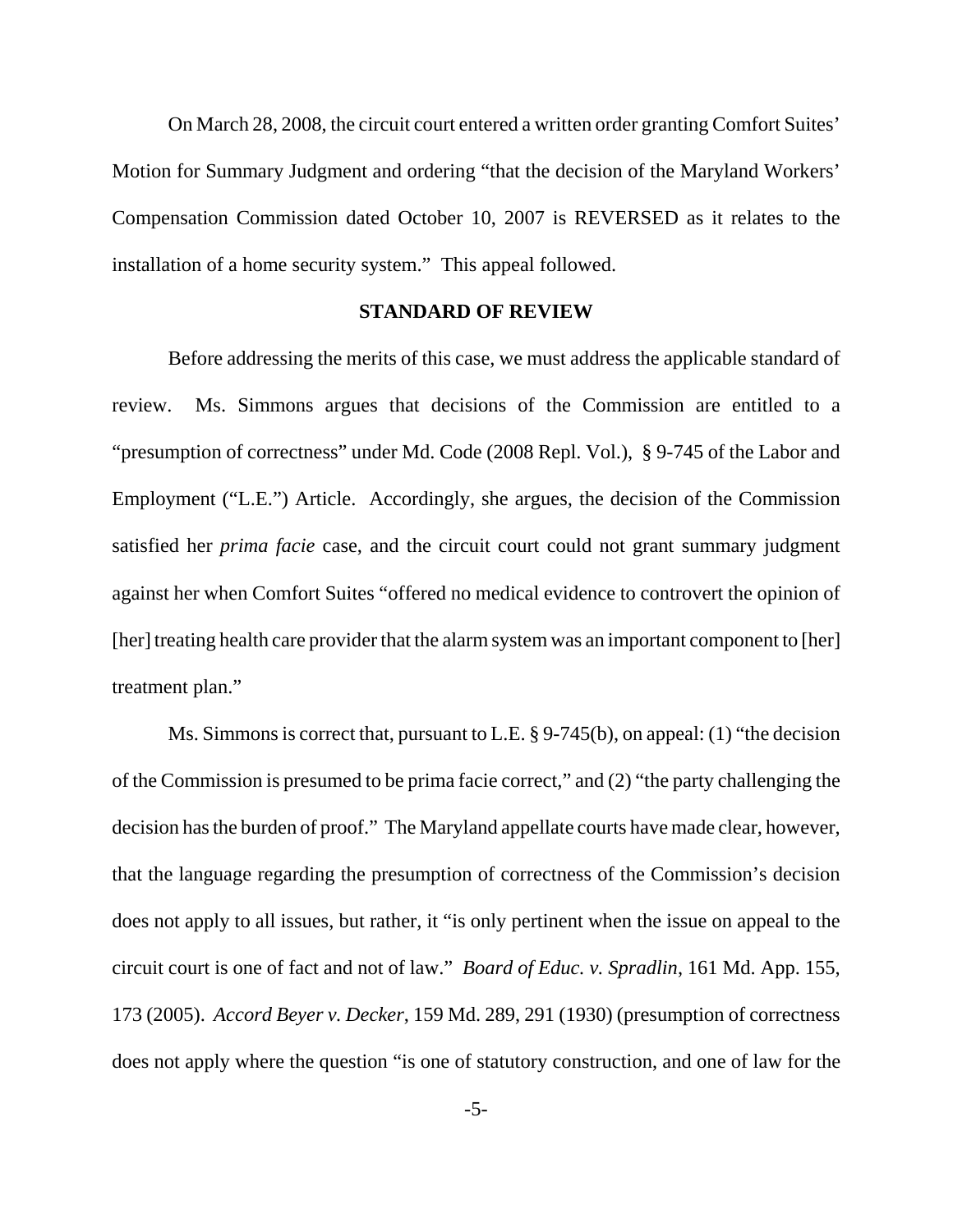court"); *Symons v. R. D. Grier & Sons Co.*, 10 Md. App. 498, 500 (1970) (presumption of correctness "has no application where the question is one of law instead of fact").

Here, on appeal in the circuit court, the parties each filed a motion for summary judgment asking the circuit court to rule in its favor, as a matter of law, on the issue whether a home security system constitutes a compensable medical expense under the Workers' Compensation statute. In resolving that question of law, there was no presumption of correctness of the Commission's decision that precluded the circuit court from granting Comfort Suites' motion for summary judgment.

We review *de novo* a trial court's grant of summary judgment. *Baltimore County v. Kelly*, 391 Md. 64, 73 (2006); *Youngblud v. Fallston Supply Co.*, *Inc*., 180 Md. App. 389, 399, *cert. denied*, 406 Md. 114 (2008). Summary judgment is appropriate "if there is no genuine dispute of material fact and . . . the moving party is entitled to judgment as a matter of law." *Id*. "'A material fact is a fact that, depending on how it is decided by the trier of fact, will affect the outcome of the case.'" *Rivers v. Hagner Mgmt. Corp.,* 182 Md. App. 632, 646 (2008) (quoting *Mandl v. Bailey*, 159 Md. App. 64, 82 (2004)). We determine whether any material facts are in dispute, and, if not, we determine whether the court was

legally correct in its ruling. *Newell v. Runnels*, \_\_\_ Md. \_\_\_, No. 48, Sept. Term, 2008, slip op. at 22 (filed Mar. 13, 2009).

#### **DISCUSSION**

**I.**

-6-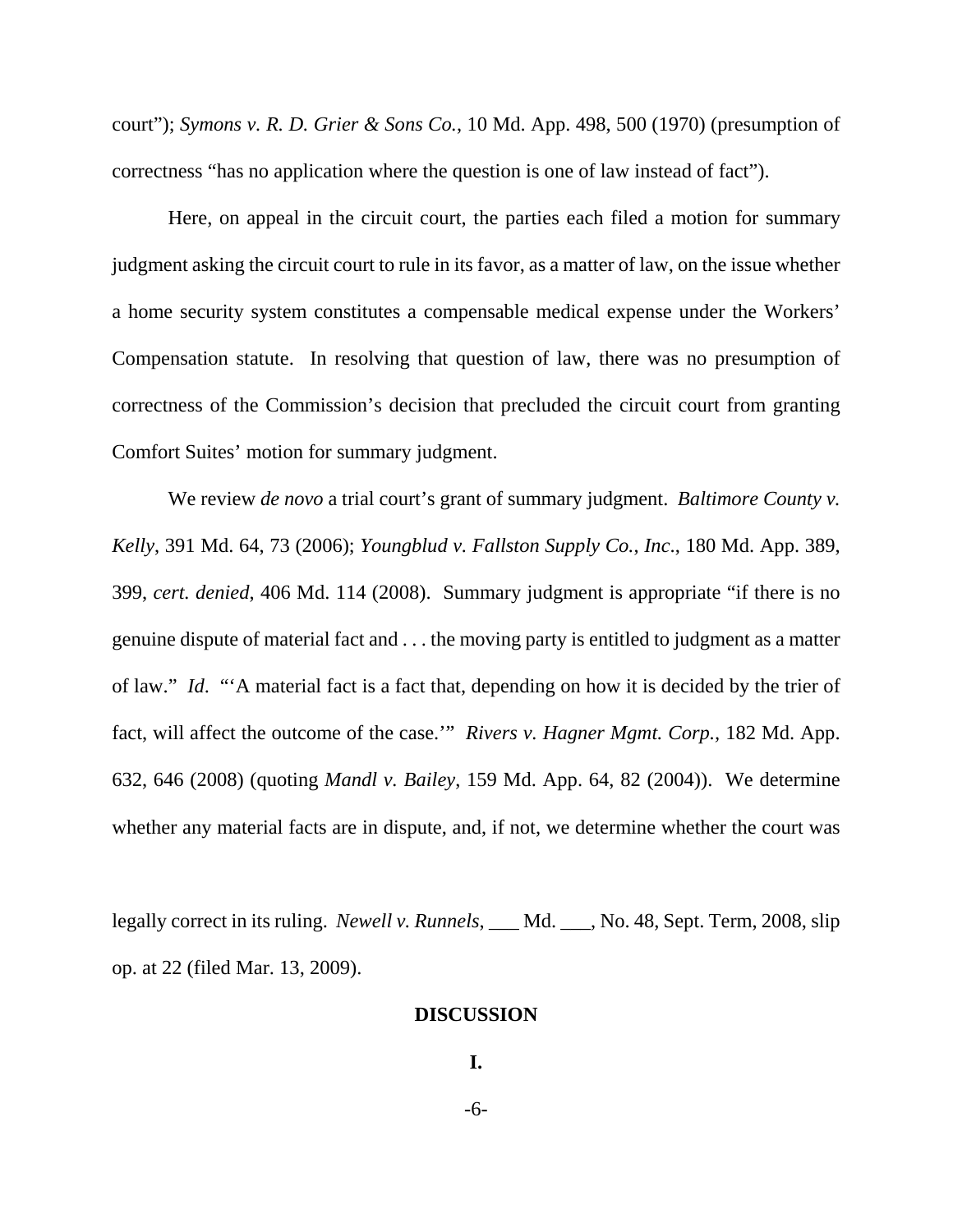This case concerns L.E. § 9-660, which provides, in pertinent part:

(a) *In general*. – In addition to the compensation provided under this subtitle, if a covered employee has suffered an accidental personal injury, compensable hernia, or occupational disease the employer or its insurer promptly shall provide to the covered employee, as the Commission may require:

(1) medical, surgical, or other attendance or treatment;

(2) hospital and nursing services;

(3) medicine;

(4) crutches and other apparatus; and

(5) artificial arms, feet, hands, and legs and other prosthetic appliances. (b) *Duration.* – The employer or its insurer shall provide the medical services and treatment required under subsection (a) of this section for the period required by the nature of the accidental personal injury, compensable hernia, or occupational disease.

This Court has interpreted this statute as dealing "with medical services necessary or

desirable to treat the effects of the injury . . . ." *Harris v. Janco Enter.*, 53 Md. App. 674,

677 (1983).<sup>1</sup>

The question here focuses on the scope of  $\S 9-660(a)(1)$ , and whether a home security

system can be considered to be medical treatment under the statute. $2$  Ms. Simmons argues

that there is evidence from her doctor that she needs a home security system to help her

recover from her injuries, and, under these circumstances, the "installation of an alarm

<sup>&</sup>lt;sup>1</sup> In *Harris*, we were interpreting Md. Code (1957, 1979 Repl. Vol.), Art. 101, § 37(a), which was substantially the same as L.E. § 9-660. We held that the statute did not cover services rendered by a physician "for the purpose of evaluating the extent of disability in order to present testimony on that issue." *Id.* at 677.

 $2^2$  A home security system clearly does not constitute surgical treatment. And Ms. Simmons does not contend that it falls in the category of attendance, as enumerated in § 9-660(a)(1). *See* Random House DICTIONARY OF THE ENGLISH LANGUAGE 133 (2d ed. 1987) (defining "attendance" as "the act of attending," and defining "attend," *inter alia*, as "to take care of; minister to; devote one's services to . . . .")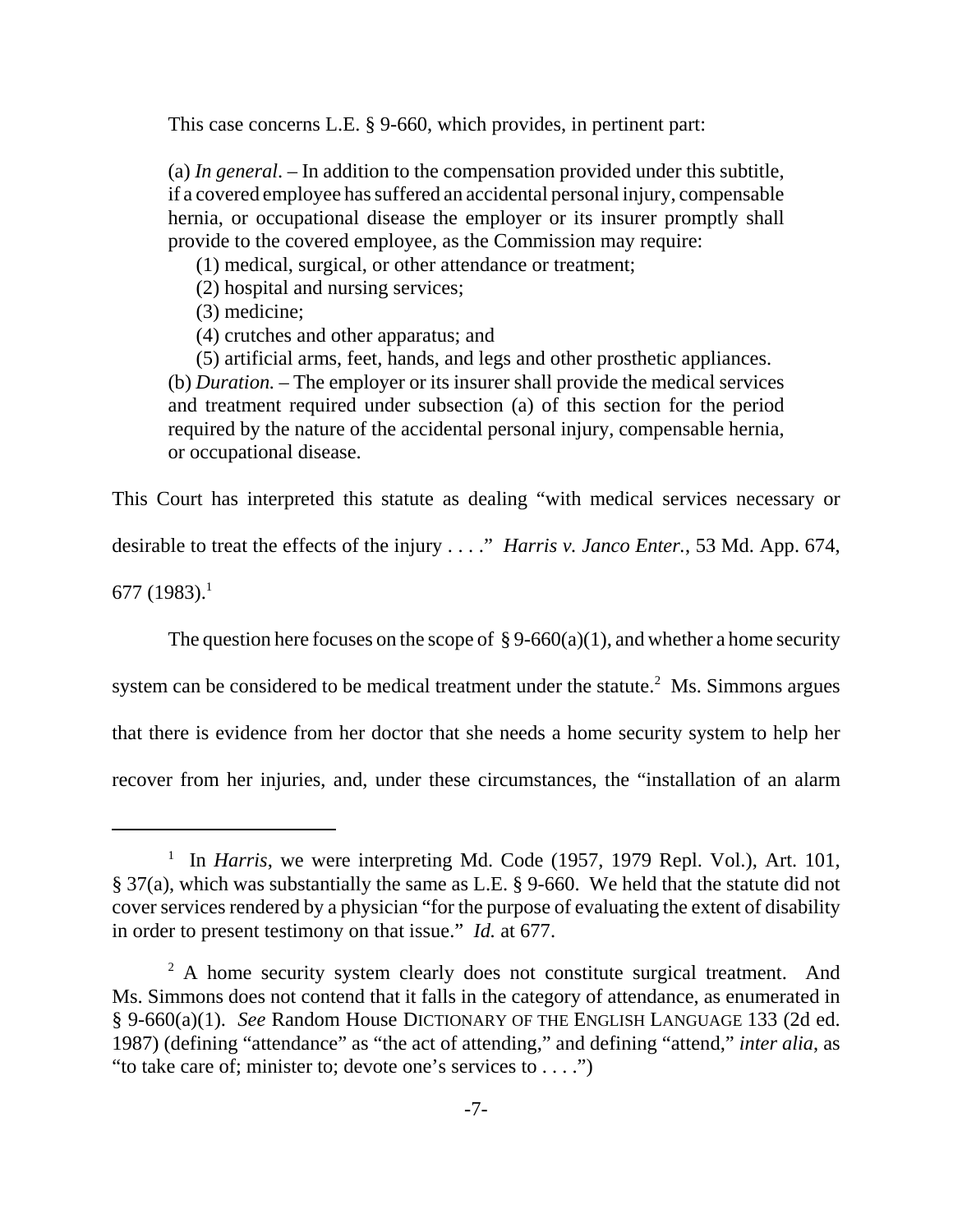system to allay the post-traumatic fears of a robbery victim" is medical treatment under the statute.

Comfort Suites makes no argument that medical treatment to allay the psychological effects of an injury falls outside the scope of medical treatment under the statute. *See Belcher v. T. Rowe Price*, 329 Md. 709, 745-46 (1993) (mental injury may be compensable under Workers' Compensation Act.) *Accord* RICHARD P. GILBERT & ROBERT L. HUMPHREYS,JR., MARYLAND WORKERS'COMPENSATION HANDBOOK § 10.3 (3d ed. 2007) ("Claims for psychiatric treatment" have been held compensable as medical treatment.). Indeed, during oral argument in this Court, counsel for Comfort Suites conceded that if, instead of a home security system to reduce anxiety and insomnia, a doctor had recommended medication for this purpose, it would be covered under the statute. Comfort Suites argues, however, that a home security system, as a matter of law, is not medical treatment as contemplated by the statute, and therefore, the circuit court properly granted its motion for summary judgment.

Both parties rely exclusively on *R & T Constr. Co. v. Judge*, 323 Md. 514 (1991), in support of their contentions. We agree that *Judge* is instructive, but for reasons other than those relied on by the parties.

As explained below, we reverse the circuit court's order granting summary judgment in favor of Comfort Suites based on its finding that a home security system, as a matter of law, does not constitute medical treatment under  $\S 9-660(a)(1)$ . We recognize that a home security system typically is not viewed as a form of medical treatment. The Maryland Court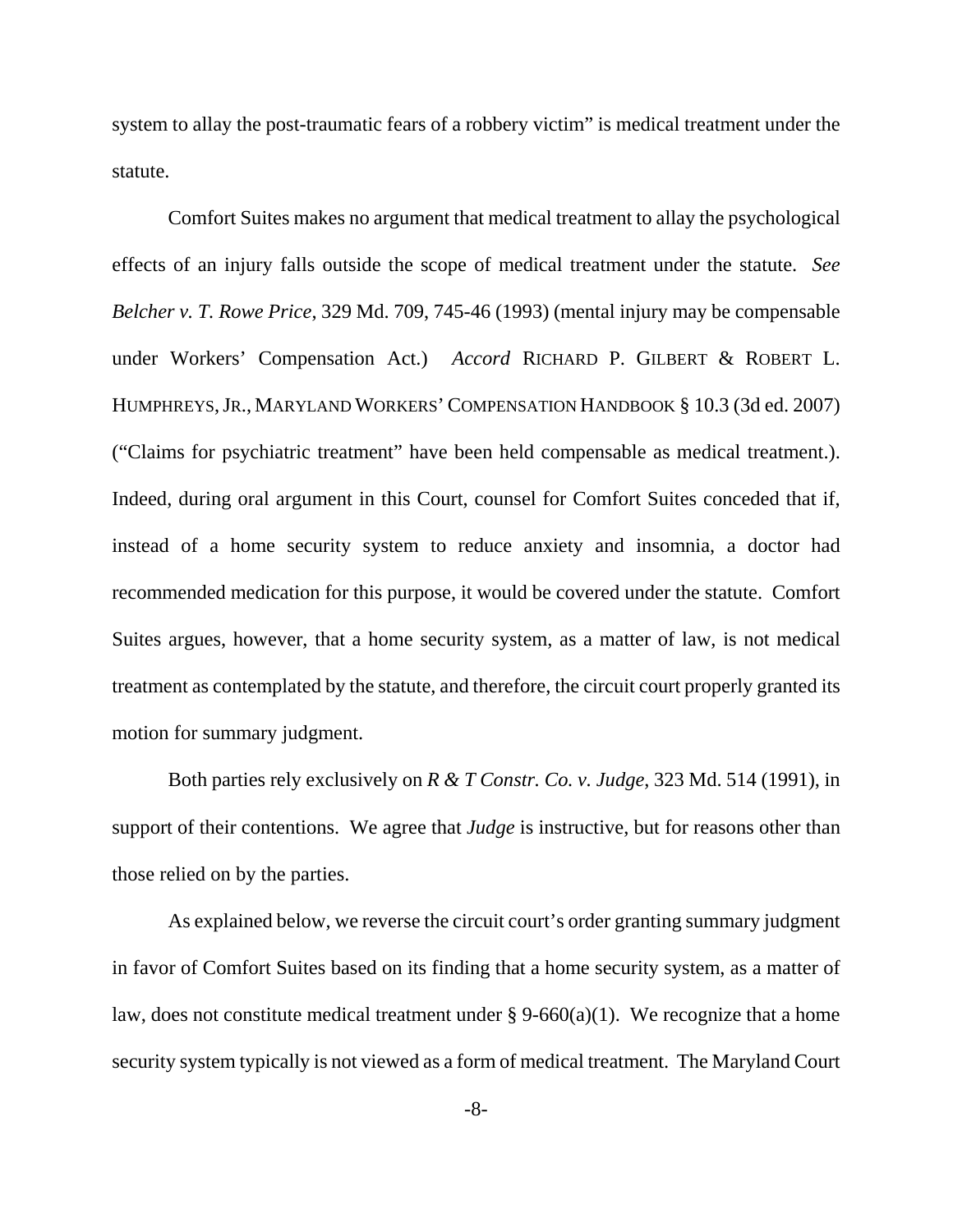of Appeals, however, has found that items that are not intrinsically medical in nature could constitute medical treatment if there is evidence that the item conveys a medical benefit. Thus, the question whether a home security system constitutes compensable medical treatment pursuant to § 9-660(a)(1) is a factual question to be resolved on the evidence in each particular case.

Under the unique circumstances of this case, where the claimant was brutally attacked, where she suffered both physical and mental disability as a result of the attack, $3$  and where her treating neuropsychologist recommended a home security system to improve her medical condition by reducing her anxiety and resulting insomnia, the trier of fact could find that a home security system constituted medical treatment pursuant to the statute. Accordingly, we will remand for further proceedings.

### **A.**

### **Statutory Construction**

In determining the meaning of medical treatment under § 9-660, we must apply settled principles of statutory interpretation. In *Green v. Carr Lowery Glass Co., Inc.*, 170 Md. App. 502 (2006), *aff'd*, 398 Md. 512 (2007), another case interpreting the language of the Workers' Compensation statute, this Court stated:

As this Court repeatedly has made clear, the paramount goal of statutory

<sup>&</sup>lt;sup>3</sup> Counsel for Ms. Simmons advised at oral argument that Ms. Simmons suffers both physical and mental disabilities.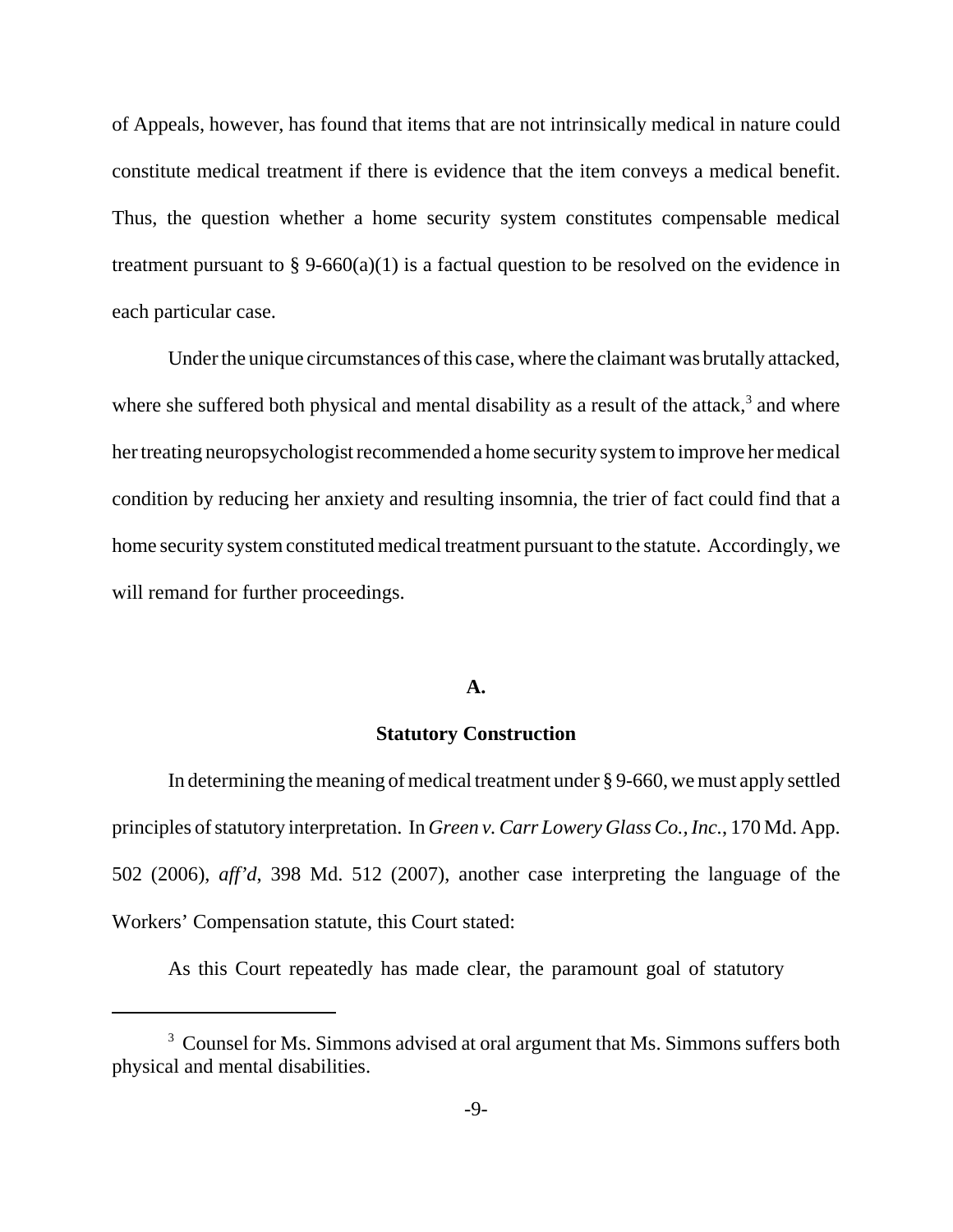interpretation is to identify and effectuate the legislative intent underlying the statute(s) at issue. The legislative intent of a statute primarily reveals itself through its very own words. As a rule, we view the words of a statute in ordinary terms, in their natural meaning, in the manner in which they are most commonly understood. If the words of a statute clearly and unambiguously delineate the legislative intent, ours is an ephemeral enterprise: we need investigate no further but simply apply the statute as it reads. Even so, we do not view the plain language of a statute in a vacuum. As we have often reiterated,

"While the language of the statute is the primary source for determining legislative intention, the plain meaning rule of construction is not absolute; rather, the statute must be construed reasonably with reference to the purpose, aim, or policy of the enacting body. The Court will look at the larger context, including the legislative purpose, within which statutory language appears."

*Id.* at 508 (quoting *Derry v. State*, 358 Md. 325, 335-36 (2000)).

The Court of Appeals has explained the background of the Workers'

Compensation Act:

The Maryland Workmen's Compensation Act was enacted in 1914 to compensate employees who were injured in the course of their employment. The statute took the place of the common law tort system, which proved to be an inadequate means of compensating employees for their work-related injuries. [T]he statute struck a delicate balance between workers and employers:

Workers lost their right to sue their employers for negligence but gained the right to quick and certain compensation for injuries sustained during the course of their employment, regardless of fault. In return, employers lost their defenses of contributory negligence, assumption of risk, and fellow servant rule but gained the advantage of having their liability limited.

*Brady v. Ralph Parsons Co.*, 308 Md. 486, 496-97 (1987) (footnotes and citations omitted).

The purpose of the Act was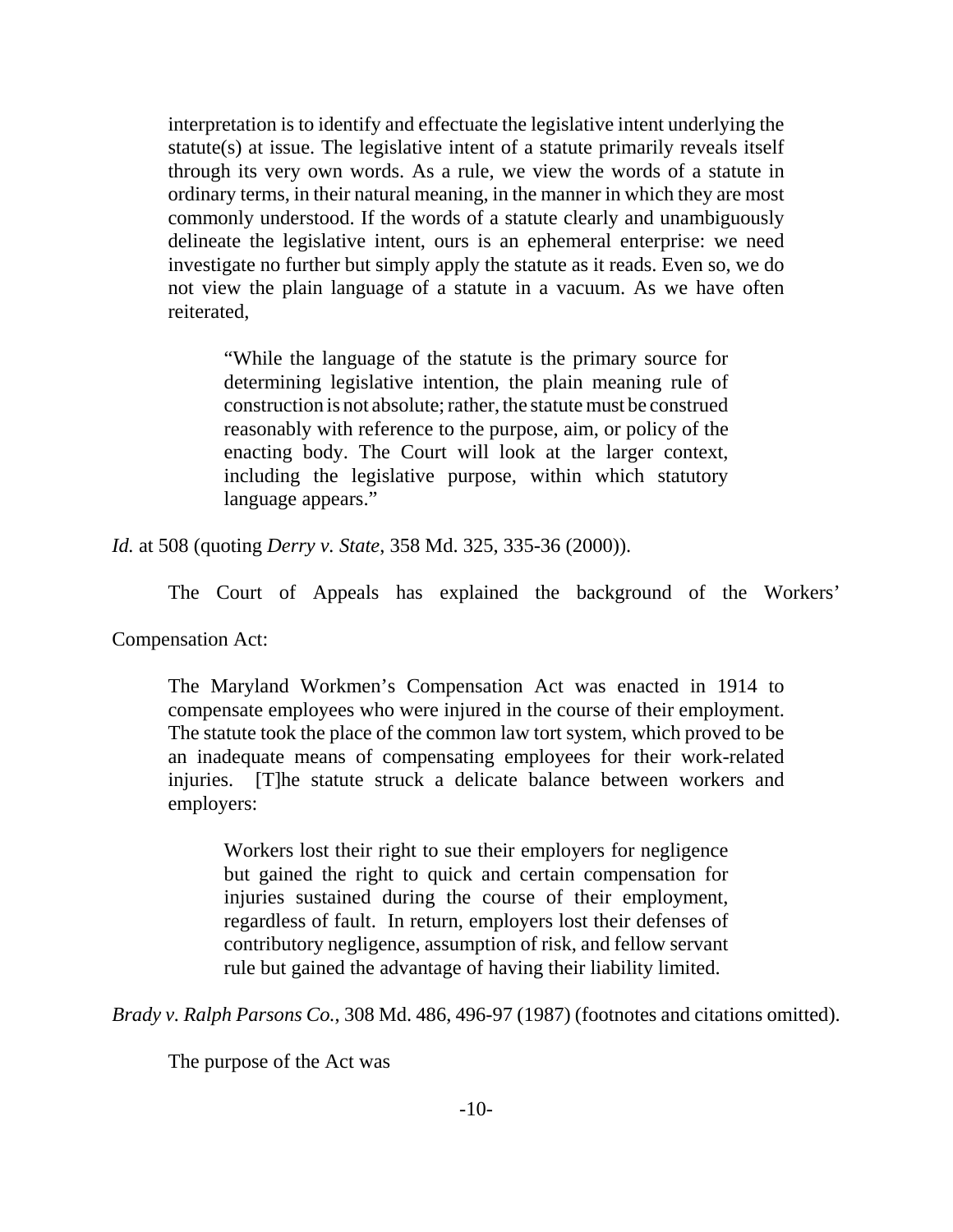"to protect workers and their families from hardships inflicted by work-related injuries by providing workers with compensation for loss of earning capacity resulting from accidental injury arising out of and in the course of employment," *Howard Co. Ass'n, Retard. Cit. v. Walls*, 288 Md. 526, 531, 418 A.2d 1210 (1980), and "to promote the general welfare of the State and to prevent the State and its taxpayers from having to care for injured workmen and their dependents, when under the law as it previously existed, such workmen could not recover damages for their injuries." *Paul v. Glidden Co.*, 184 Md. 114, 119, 39 A.2d 544, 546 (1944).

*Breitenbach v. N.B. Handy Co.*, 366 Md. 467, 474 (2001).

In *Breitenbach*, the Court of Appeals stated that, when interpreting the Maryland Workers' Compensation Act, a court should keep in mind that "the Act is remedial in nature and 'should be construed as liberally in favor of injured employees as its provisions will permit in order to effectuate its benevolent purposes.'" *Id.* at 472 (quoting *Para v. Richards Group*, 339 Md. 241, 251 (1995)). "[A]pplying a canon of construction specific to the Act, if the intent of the legislature is ambiguous or remains unclear, we resolve any uncertainty in favor of the claimant." *Id.* at 473. The Court cautioned, however, that it "may not stifle the plain meaning of the Act, or exceed its purposes, so that the injured worker may prevail. . . . Similarly, the Court may not create ambiguity or uncertainty in the Act's provisions where none exists so that a provision may be interpreted in favor of the injured claimant." *Id*.

#### **B.**

# **Medical Treatment**

In accordance with the liberal construction to be given the Workers' Compensation Act, the Court of Appeals has given a broad construction of the terms in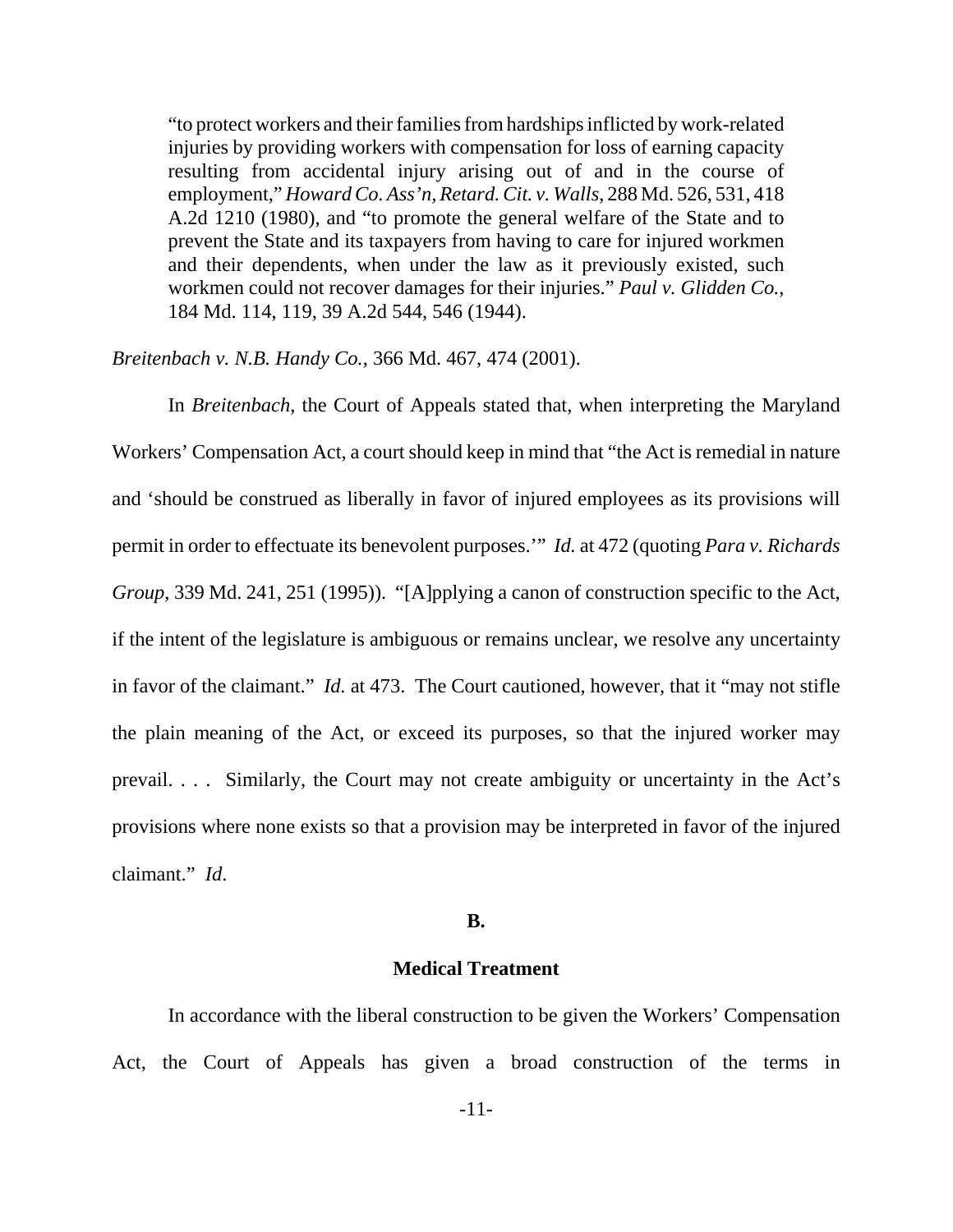§ 9-660, including the term medical treatment. In *A.G. Crunkleton Electric Co., Inc. v. Barkdoll*, 227 Md. 364 (1962), the Court gave a liberal construction of the term "nursing services" under the statute, rejecting the argument that it was limited to professional health care providers and holding that it included services rendered at home by the claimant's wife, who was not a professional nurse. *Id.* at 371.<sup>4</sup> Moreover, in *Breitenbach*, the Court held that, because § 9-660 was not clear and unambiguous regarding whether an employer was obligated to reimburse an employee for travel expenses incurred to receive medical treatment, the ambiguity was resolved in favor of the claimant. 366 Md. at 484. Accordingly, the Court held that travel expenses were covered medical benefits under § 9-660. *Id.*

In *Judge*, the sole authority relied upon by both parties, the Court of Appeals similarly gave a liberal construction of the term medical treatment. 323 Md. at 530. In that case, Judge was completely paralyzed from the neck down due to a fall from a third story window while constructing townhouses. *Id.* at 517. He was confined to his bed or his wheelchair and was attended round-the-clock by nurses. *Id*. Judge sought modifications to his residence, among other things. *Id*. at 517-18. The Court, similar to here, was presented with an absolute position; the employer argued that modifications to a residence of a paraplegic or quadriplegic fell outside the scope of medical treatment or services under the statute. *Id*. at

<sup>&</sup>lt;sup>4</sup> In *A.G. Crunkleton*, the Court construed Md. Code (1957), Art. 101, § 36(a), which was substantively the same as § 9-660.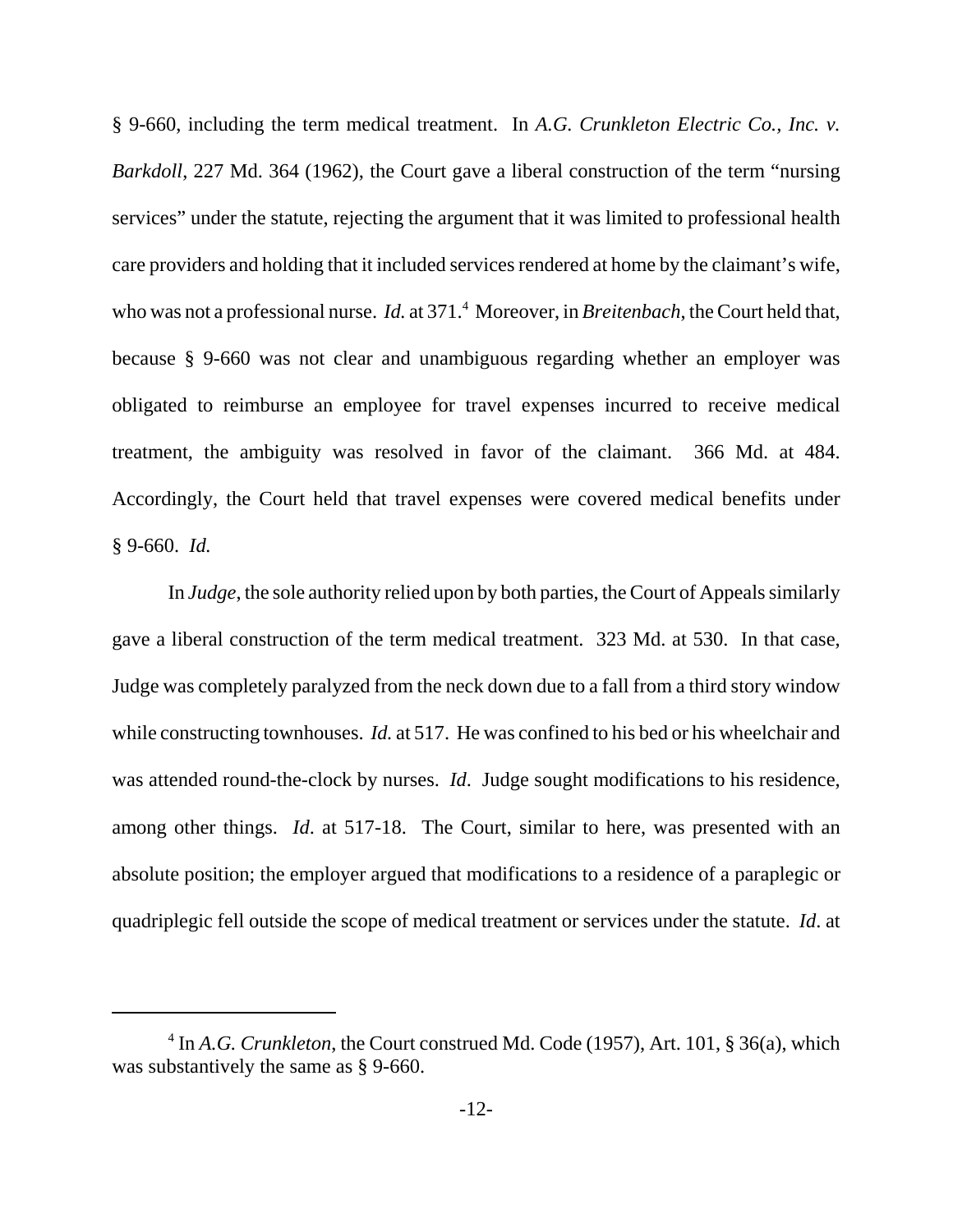525.<sup>5</sup> The Court rejected that narrow construction, noting that the statute was to be liberally construed in favor of the claimant. *Id.* at 531.

The Court noted that other jurisdictions with similar statutes had "recognized an obligation, depending on the particular facts before them, for some form of modification to living quarters to allow persons in wheelchairs the essentials of everyday life." *Id*. at 525. It held:

The wheelchair confined claimant who has had an established residence is denied access to traditional medical treatment, under an implied circumstance of its rendition, if the home is not wheelchair accessible. The wheelchair is a medical "apparatus," and, without wheelchair accessibility, use of the apparatus is denied in the location where the General Assembly would expect the wheelchair most commonly to be used. Similarly, it is a medical necessity that the wheelchair bound claimant who could use a toilet without assistance have access to the bathroom of the home. We hold that § 37(a) includes within the concept of medical treatment reasonable modifications to a claimant's home that allow necessary access for claimants confined to wheelchairs as a result of their compensable injuries.

*Id*. at 529-30.

The parties, not surprisingly, construe *Judge* differently. Ms. Simmons contends that

*Judge* supports her argument that medical treatment pursuant to § 9-660 includes home

modifications such as an alarm system. She contends that

*Judge* stands for the proposition that Maryland Workers' Compensation law does not limit medical benefits to the hands-on administration of medical care, i.e. physical therapy or the prescribing of medication. Rather, when a workrelated disability generates a need for modification of one's home, the

 $<sup>5</sup>$  In *R & T Constr. Co. v. Judge*, 323 Md. 514, 531 (1991), the Court of Appeals was</sup> interpreting Md. Code (1957, 1985 Repl. Vol.), Art. 101, § 37(a), which was substantially the same as  $\S$  9-660.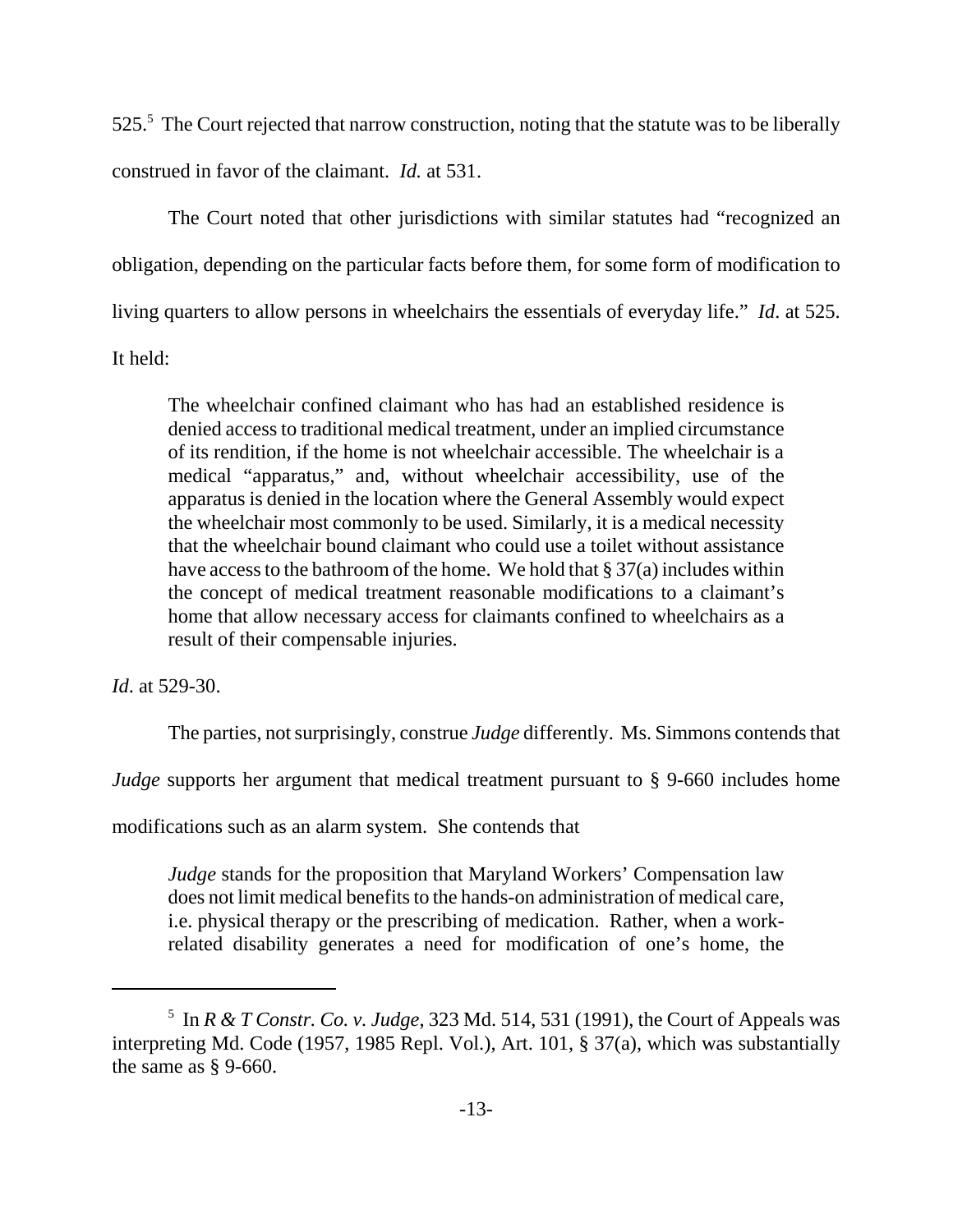alteration qualifies as a medically-generated benefit.

Although Ms. Simmons overstates when a modification of a home is authorized pursuant to *Judge*, we agree that the case stands for the proposition that the term medical treatment should not be construed narrowly.

Comfort Suites focuses on the limitations *Judge* imposed regarding when a home modification will constitute medical treatment, and it argues that these limitations establish that a home security system does not constitute medical treatment pursuant to the statute. Initially, Comfort Suites argues that "*Judge* appears to include home modifications as an appropriate form of medical treatment under the Act only when the claimant is confined to a wheelchair or physically disabled in at least some form." Comfort Suites claims that Ms. Simmons is not disabled to the point that she is confined to a wheelchair.

Moreover, Comfort Suites argues that the Court in *Judge* made clear that not all home modifications would qualify as medical treatment, but only those modifications that provided access for necessities. In *Judge*, the remodeling of the home, which would have allowed Judge to independently move his wheelchair to various areas of the home, would have improved Judge's quality of life. 323 Md. at 530. Because Judge would still need a full-time attendant, however, the alterations would not allow Judge to be self-sufficient regarding necessities. *Id.* The Court stated:

We remain mindful that the act is to receive a liberal construction. Nevertheless, in the area of modifications to a residence, the concept of medical treatment under § 37(a) must be limited to access for necessities. Here the purpose of the possible improvements goes beyond the necessities already being provided, and seeks to give Judge a sense of increased independence and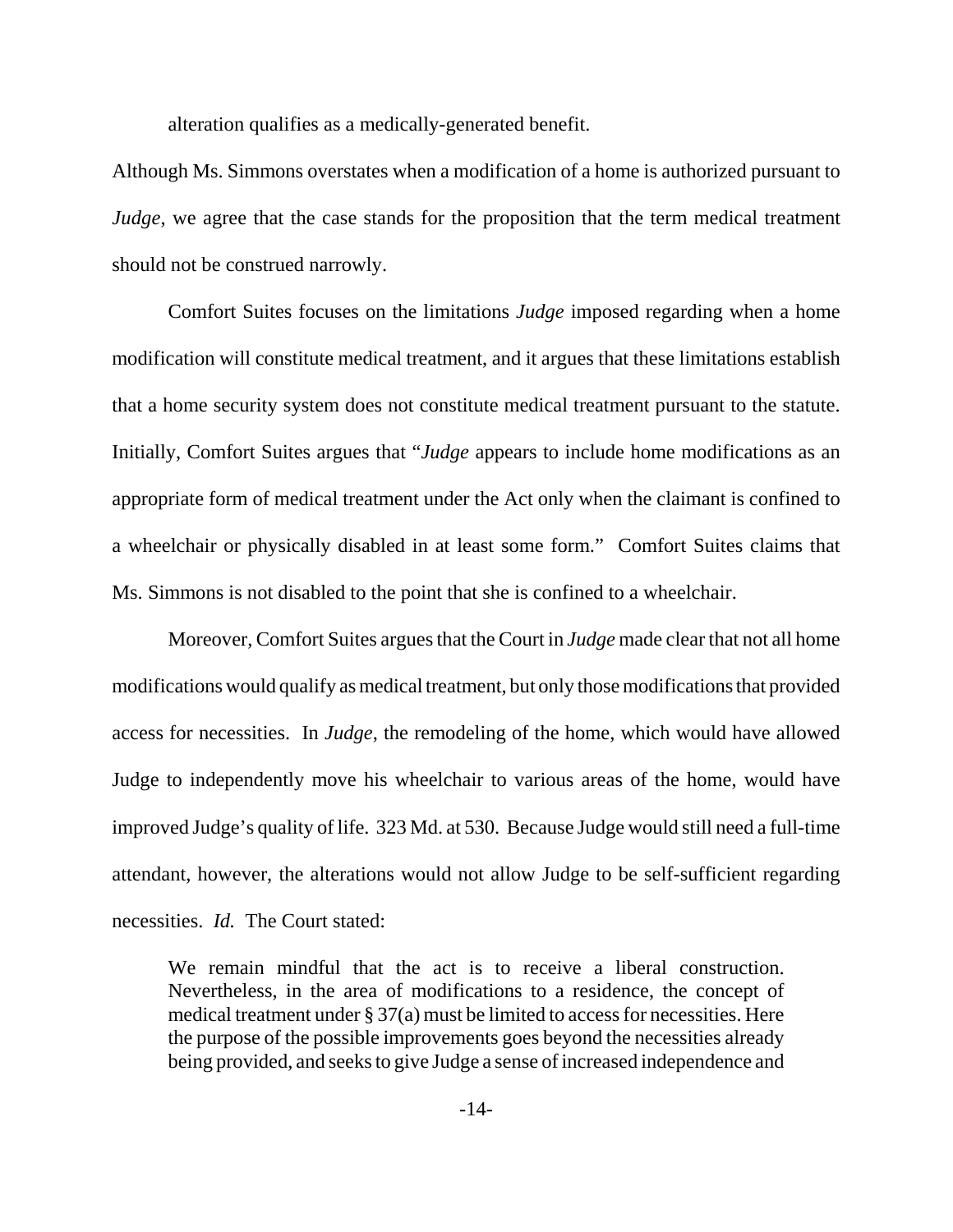self-worth. Under the circumstances here that goal is beyond the process of construction of  $\S 37(a)$ . Were we to depart from the standard of access to necessaries that may be implied in medical treatment, there would be no statutory standard to guide the Commission in determining the extent of an insurer's obligation to make alterations to a claimant's residence.

*Id*. at 531.

Comfort Suites argues that a security system does not qualify as a mechanism for "access to a necessity." Although acknowledging that it may increase Ms. Simmons' sense of security and potentially "improve the quality of her life," it argues that is not the standard. The standard, Comfort Suites argues, is whether the home modification "would allow a physically disabled claimant access in his or her home to necessities," a standard which was not met by the request for a security system.

We agree with Comfort Suites that the portion of the opinion in *Judge* upon which the parties rely was addressing physically disabled claimants seeking home modifications to provide wheelchair access. It was in that context that the court held that home improvements constitute medical treatment only if they provide "necessary access." This part of the opinion is not dispositive, however, of the question whether a home security system, which a medical professional has recommended to relieve the effects of Ms. Simmons' injury, could constitute medical treatment under the statute.

We find another portion of the opinion in *Judge* to be more applicable to the issue presented here, *i.e*., whether a device or service that is not inherently medical in nature can qualify as medical treatment if it conveys a medical benefit. In *Judge*, the claimant requested, in addition to home modifications, that his employer pay for the cost of heating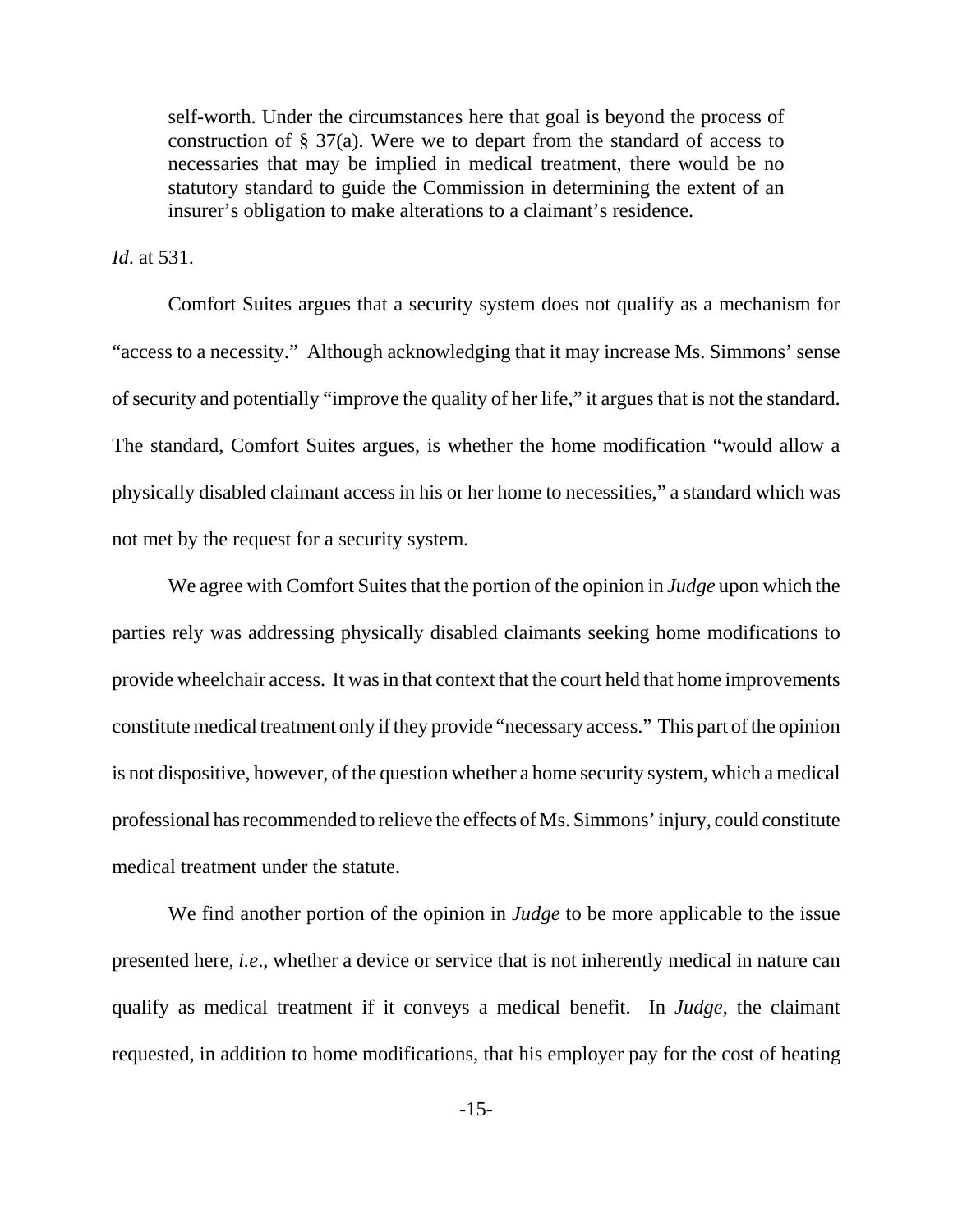and air conditioning in his residence. *Id*. at 521-22. Judge argued that the employer should pay part of the cost because his injury resulted in a lack of normal body temperature controls and a limited tolerance to temperature change. *Id*. The Court of Appeals held: "On this record the Commission could find that the air conditioning is medical treatment." *Id.* at 522.6 Thus, that an air conditioner is not typically viewed as medical treatment did not, as a matter of law, preclude it from constituting medical treatment under the facts of the case.

Other jurisdictions similarly have held that devices and services that are not inherently medical in nature may, under the circumstances of a particular case, constitute medical benefits under the Workers' Compensation statute. *See, e.g.*, *Bellone v. Indus. Claim Appeals Office*, 940 P.2d 1116, 1117 (Colo. Ct. App. 1997) (child care expenses covered as medical treatment; services "medical" in nature because they relieved the symptoms and effect of the injury and allowed claimant to deal with fatigue, depression, and other symptoms resulting from serious head trauma); *City & County of Denver v. Indus. Comm'n*, 682 P.2d 513, 515 (Colo. Ct. App. 1984) (hot tub found to be medical supply based on medical testimony regarding significant benefit to claimant); *Haga v. Clay Hyder Trucking Lines*, 397 So. 2d 428, 432 (Fla. Dist. Ct. App. 1981) (swimming pool with handicapped facilities found medically necessary where prescribed by severely burned claimant's physicians), *pet. denied*, 402 So. 2d 609 (Fla. 1981); *State ex rel. Miller v. Industrial Comm'n*, 643 N.E.2d 113, 115-16 (Ohio 1994) (weight-loss program covered as medical

<sup>6</sup> The case was remanded for further proceedings with respect to this claim. *Judge*, 323 Md. at 532.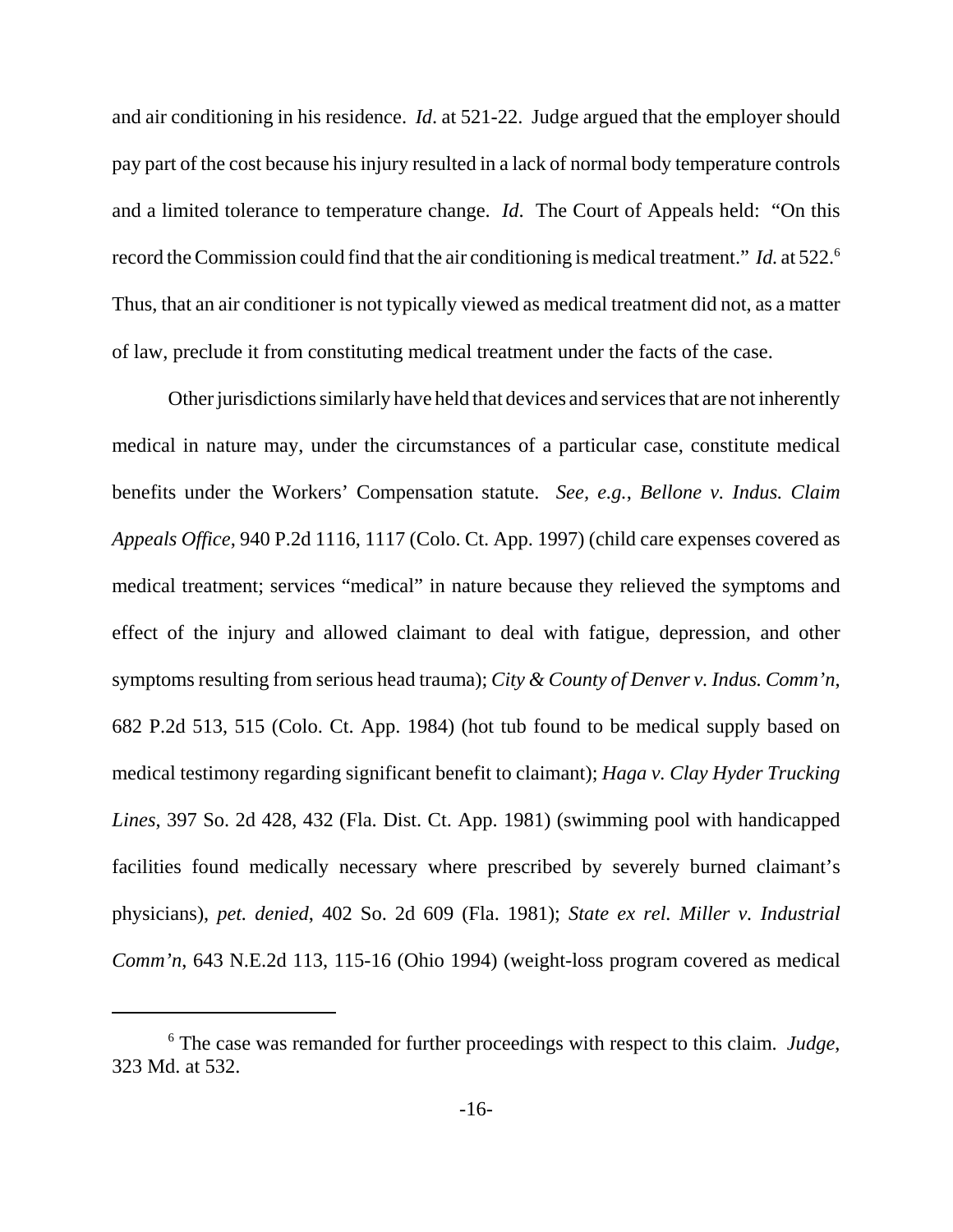services if it aids in recovery of compensable injury); *In re Comp. of Gordon*, 653 P.2d 1019, 1021 (Or. Ct. App. 1982) (doctor-prescribed waterbed, "for correction of low back condition," covered under statute providing for "medical services"); *ARA Servs. and Reliance Ins. Co. v. Swift*, 468 S.E.2d 682, 684-85 (Va. Ct. App. 1996) (home exercise station compensable when prescribed by physician as medically necessary to remedy effects of injury).

In New York, the Worker's Compensation Statute requires an employer to pay for "medical . . . or other attendance or treatment . . . as the nature of the injury or the process of recovery may require." N.Y. WORKERS' COMP. LAW § 13(a) (2009). New York courts have construed this statute broadly to cover expenses necessary to aid in the recovery of the claimant or to relieve the symptoms of the injury, even if the "treatment" is not inherently medical in nature.

In *Morrell v. Onondaga County*, 664 N.Y.S.2d 168 (N.Y. App. Div. 1997), a claimant who suffered from chronic sinusitis and upper airway irritation caused by work-related exposure to formaldehyde requested that her employer pay for items recommended by her doctor to lessen her symptoms. *Id.* at 169. The claimant's doctor recommended: organic food, to prevent exposure to irritating chemicals in conventional food products; an air filtration system, to remove irritants from her environment; and vitamin supplements, to improve the claimant's suppressed immune system. *Id.* at 170. The court held that, under the circumstances of the case, these items were compensable under the statute.

Similarly, in *Clark v. Fedders-Quigan Corp.*, 131 N.Y.S.2d 575, 576-77 (N.Y. App.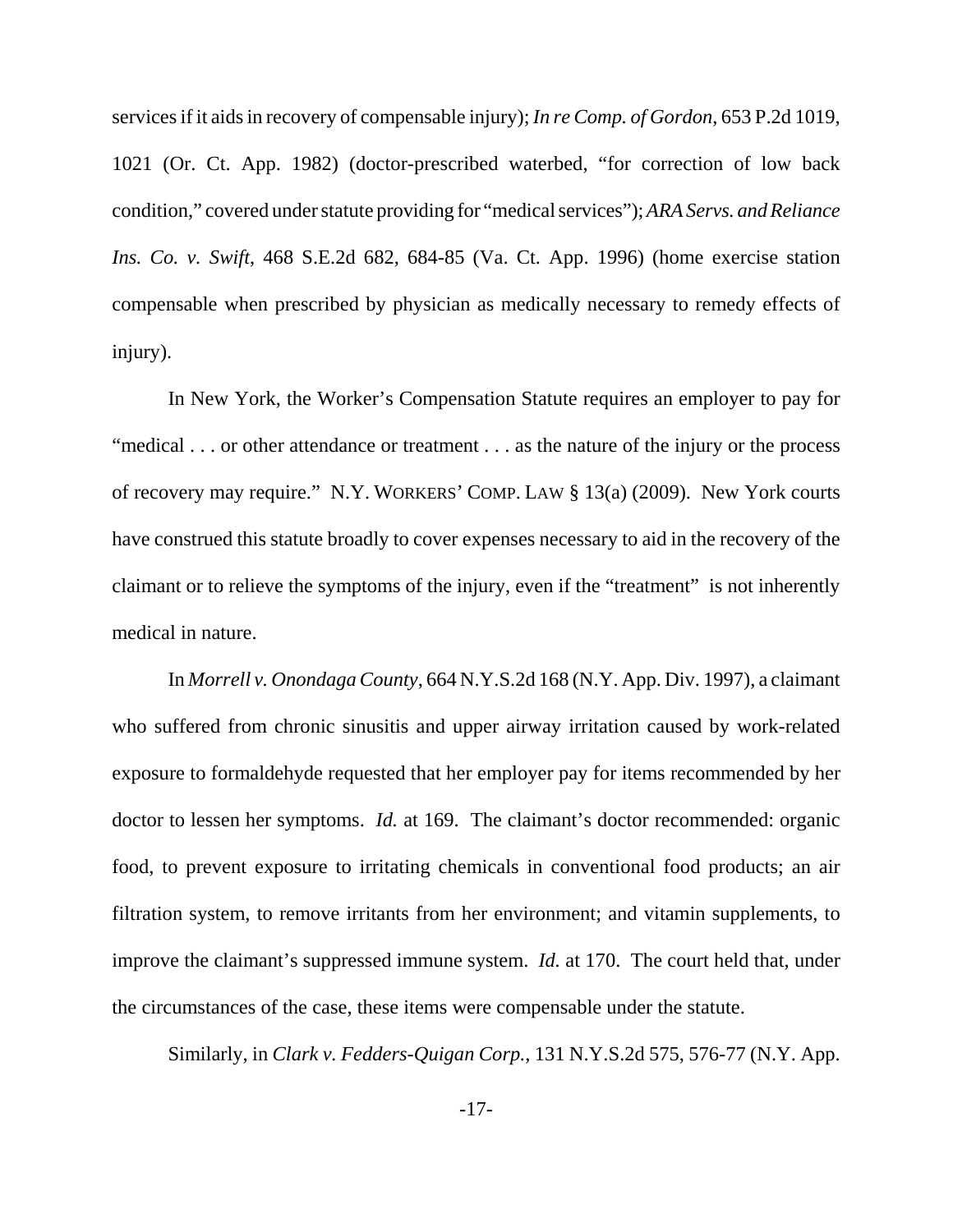Div. 1954), the issue was whether travel expenses for a trip to Florida constituted medical treatment under the statute. The doctor for the claimant, who was disabled by emphysema, recommended a trip to a warmer climate to relieve the claimant's symptoms. *Id.* at 577. The court declined to rule, as a matter of law, that these expenses were not covered by the statute. *Id.* Noting that there was nothing in the statute that restricted a liberal interpretation of the term medical treatment, the court stated that "whether a change of climate advised by a physician is medical treatment within the meaning of the statute becomes in each instance a question of fact." *Id.*

We agree with this approach. We hold that the determination whether a device or service constitutes medical treatment under the statute should not be based, as a matter of law, on whether the device or service is inherently medical in nature. Rather, where there is a recommendation from a medical professional that a device or service be provided because it will provide therapeutic medical relief from the effects of the injury, the determination whether it is compensable medical treatment is a question of fact that should be determined under the circumstances of the particular case.<sup>7</sup>

# **C.**

## **Home Security System**

 $7$  To be compensable, a service or device must be shown to be medically necessary. *See* Code of Maryland Regulations 14.09.03.07 ("Medical records are the basis for determining whether a particular treatment or service is medically necessary and, therefore, reimbursable"). *Accord* RICHARD P. GILBERT & ROBERT L. HUMPHREYS, JR., MARYLAND WORKERS' COMPENSATION HANDBOOK § 10.1 (3d ed. 2007) (Act requires that employer furnish employee with all necessary medical treatment).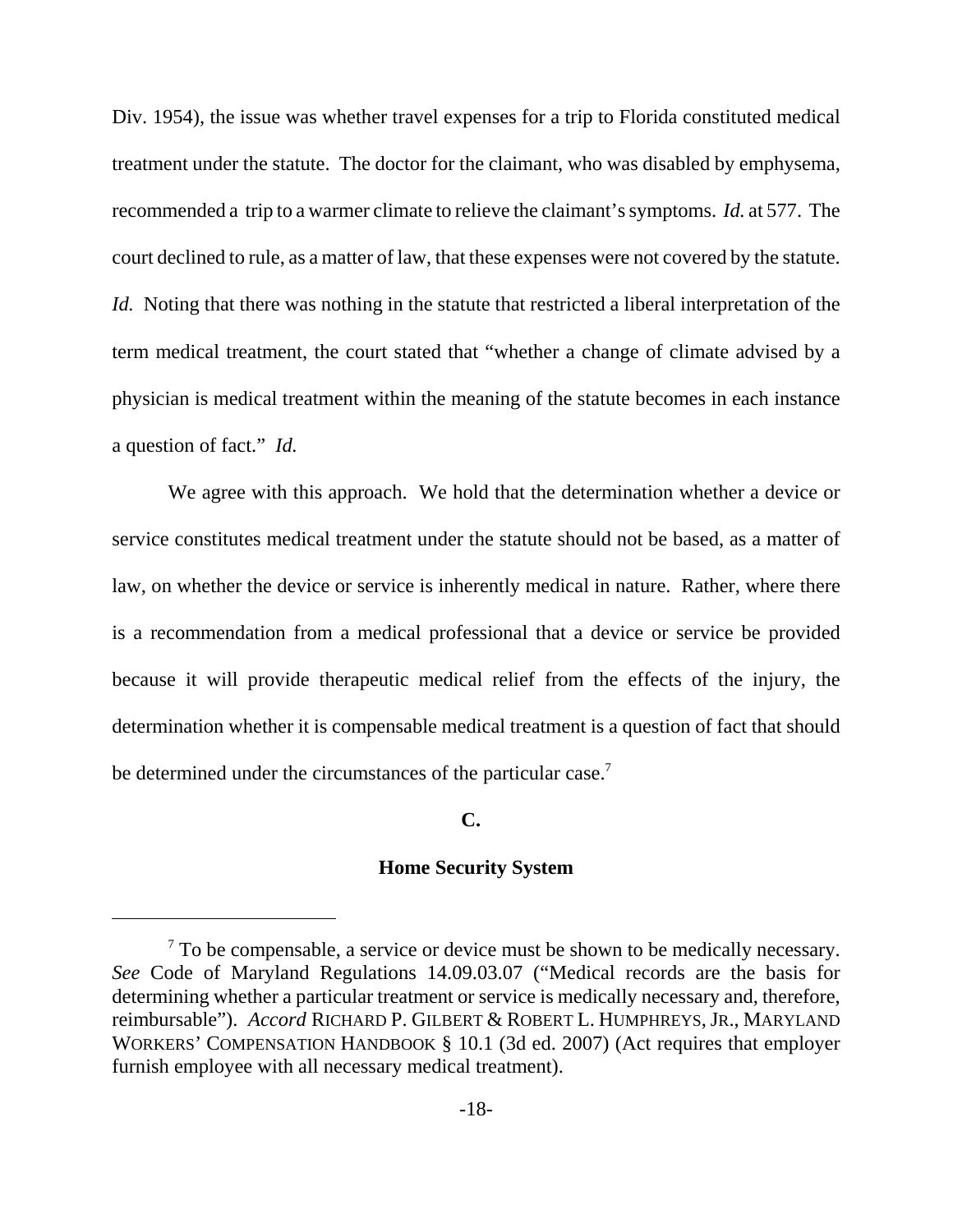Applying this analysis, we find that a home security system, although not intrinsically medical in nature, could, under the particular facts of a case, constitute medical treatment. Here, the claimant was brutally attacked, and she suffered a physical and mental disability. Ms. Simmons' treating neuropsychologist recommended a home security system to provide relief from the effects of her injury by reducing her anxiety and allowing her to sleep.

The Commission, in finding that a home security system was covered as medical treatment under § 9-660, recognized the potential medical benefit, stating: "This has the double purpose of improving the quality of her life, and possibly the medical condition. I think with medical documentation from him, I think it's appropriate." The Commission's interpretation of the Workers' Compensation statute, regarding what constitutes medical treatment, should be given some deference by the reviewing courts. *See Breitenbach v. N.B. Handy Co.*, 366 Md. at 485 ("[A]n administrative agency's interpretation and application of the statute which the agency administers should ordinarily be given considerable weight by reviewing courts.") (quoting *Bd. of Physicians v. Banks*, 354 Md. 59, 69 (1999)).

We hold that, under the unique circumstances of this case, the circuit court erred in ruling, as a matter of law, that a home security system is not medical treatment pursuant to § 9-660. We want to make clear, however, the limited nature of our holding. We are not suggesting that a home security system is likely to be found to constitute medical treatment in the typical case. Nor are we suggesting that it is so in this case. We are merely holding that it could constitute medical treatment under the facts of this case, and the issue should be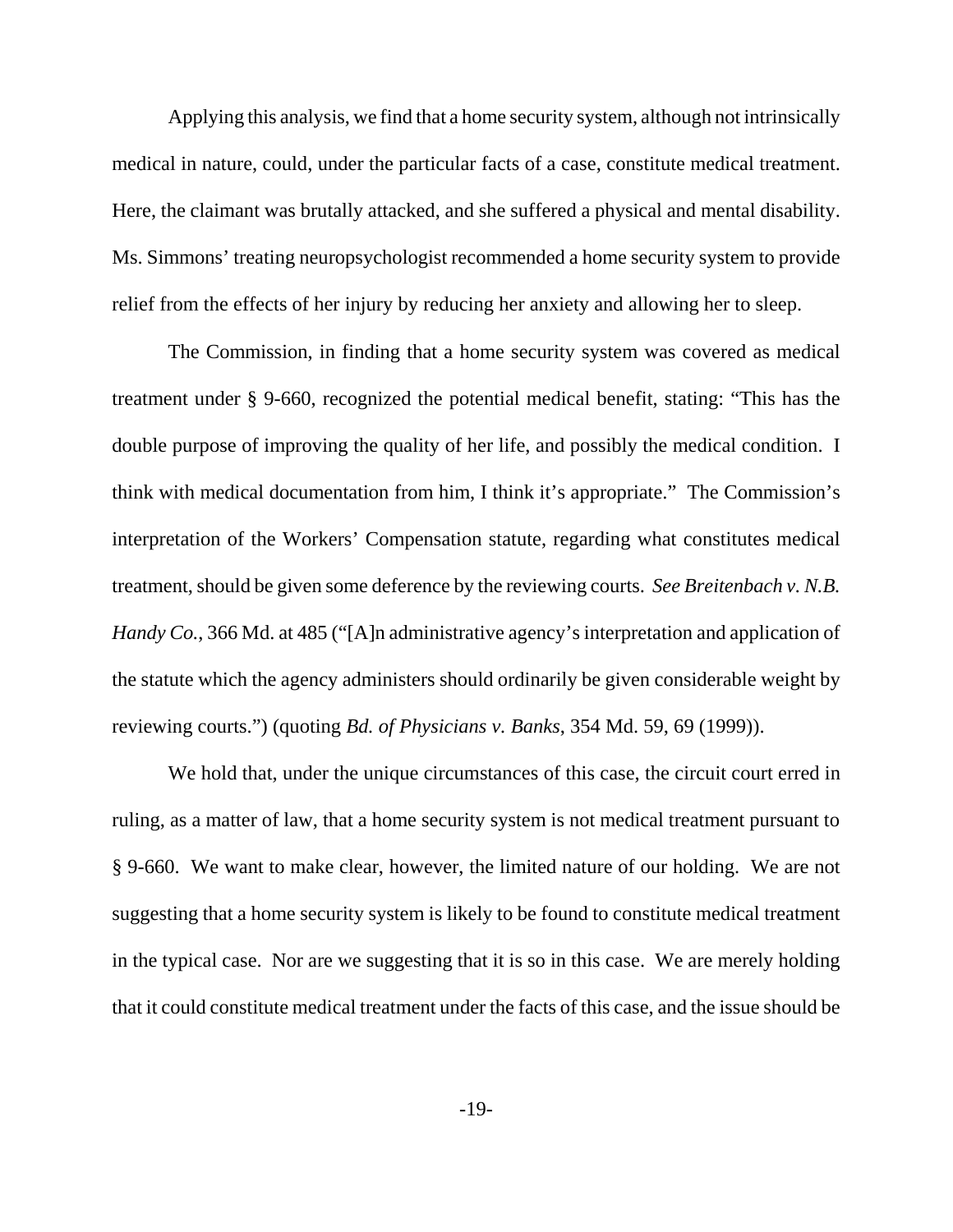resolved by the trier of fact rather than as a matter of law.<sup>8</sup>

### **II.**

#### **Remedy**

Having determined that the circuit court erred in granting summary judgment in favor of Comfort Suites, the next question is the proper remedy. Ms. Simmons notes that, at the Commission and on appeal to the circuit court, Comfort Suites "staked their entire defense" on the argument that "an alarm system is not a cognizable medical expense," and it did not dispute "that she may need, from a medical standpoint," the security system. Accordingly, now that this Court has determined that the circuit court erred in holding, as a matter of law, that a security system is not a medical expense, Ms. Simmons contends that the case need not be remanded to the circuit court, but rather, the Commission's decision should be affirmed. We disagree.

As Judge Moylan explained in *Spradlin*, an appeal from the Workers' Compensation Commission may follow "'two alternative modalities.'" 161 Md. App. at 166 (citing *S.B.*

<sup>&</sup>lt;sup>8</sup> At oral argument in this Court, counsel for Comfort Suites listed reasons why, in light of the other services provided to Ms. Simmons, a home security system was not compensable medical treatment. Comfort Suites noted that it was already providing Ms. Simmons with a health aid 14 hours a day and a "Life-Line." *See Whitlatch v. Senkowski*, 344 F. Supp. 2d 898, 900 (W.D.N.Y. 2004) (describing a "Life-Line" as an "emergency communication device"). Although the other benefits provided are not relevant to the issue whether, as a matter of law, a home security system is medical treatment, they may be relevant to the issue whether it is compensable medical treatment. Section 9-660(a) gives the Commission discretion in determining whether medical benefits are compensable, stating that the employer "shall provide" the listed medical benefits "as the Commission may require."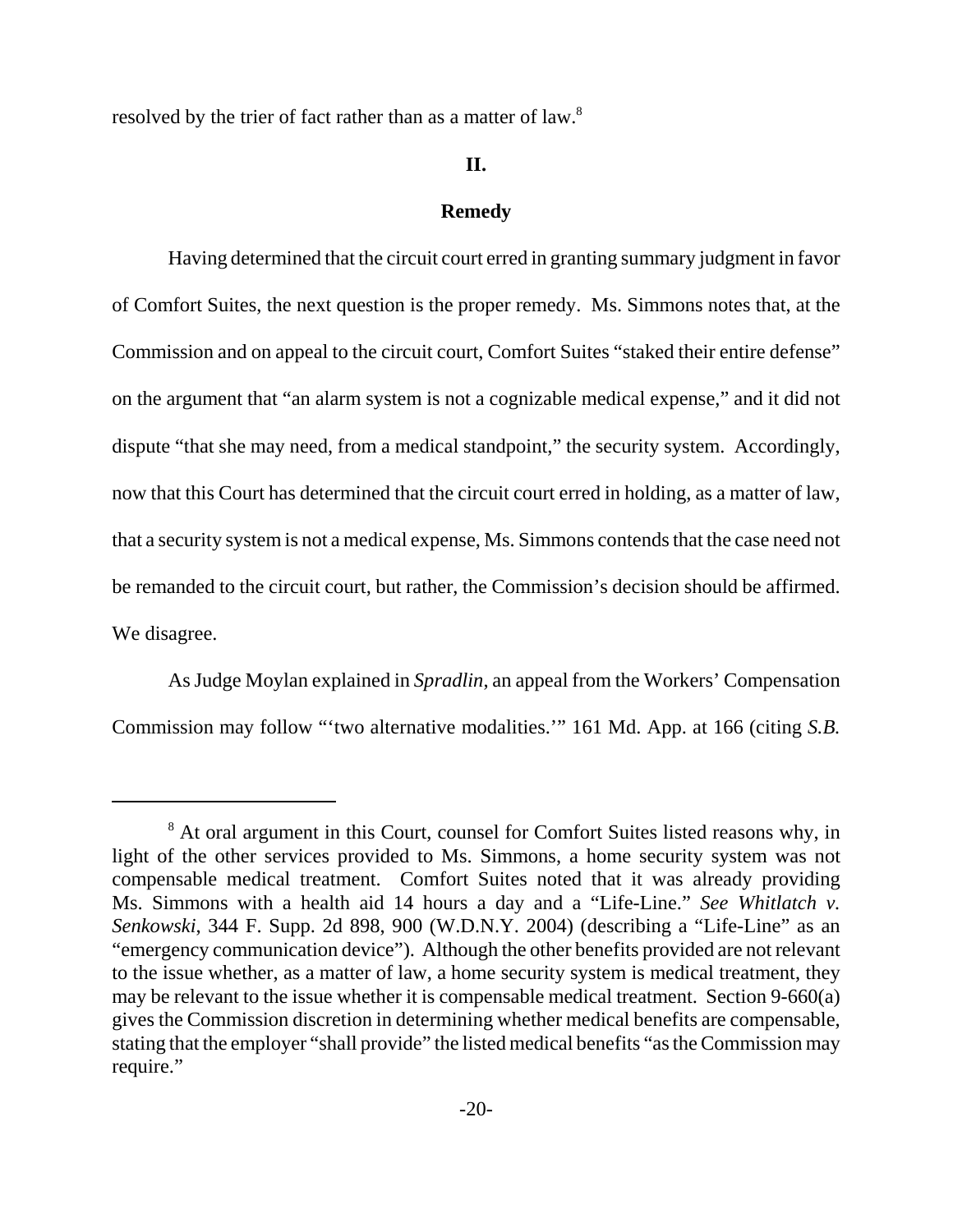*Thomas, Inc. v. Thompson*, 114 Md. App. 357, 364 (1997)). The first modality is an "unadorned administrative appeal" pursuant to L.E. § 9-745(c) and (e), which is referred to as an appeal "on the record of the Commission." *Id.* at 167-68, 170. With this type of appeal, "no new evidence is taken nor is any fresh fact-finding engaged in. The determination of whether the decision of the Commission was free from error will entail only an examination of the record of the proceedings before the Commission." *Id.* at 170. Thus, "[w]hen a case is submitted to the trial judge on the basis of the record made before the Commission, the judge reads the record and makes his or her decision according to what the judge perceives the record to reveal." GILBERT & HUMPHREY, *supra*, § 17.05[1].

The second modality, by contrast, is the "essential trial *de novo*," or the "administrative appeal plus," under L.E. § 9-745(d). *Spradlin,* 161 Md. App. at 171. Subsection (d) provides that the court should, "[o]n a motion of any party," "submit to a jury any question of fact involved in the case." *Id.* At a trial *de novo*, the "'burden is upon the appellant to overcome the presumption that the decision of the Commission is prima facie correct.'" *Id*. at 183 (quoting *Abell v. Goetze, Inc*., 245 Md. 433, 437 (1967)). "This can be done by submitting new evidence," or by relying on the record before the Commission. *Id*. at 183 (quoting *Abell*, 245 Md. at 437). The jury should be instructed of the Commission's earlier decision "and of its presumptive correctness and will be entitled to give it evidentiary significance." *Id*. at 194 (quoting *Am. Airlines Corp. v. Stokes*, 120 Md. App. 350, 360 (1998)). The "'Commission's decision is merely *evidence* of a particular fact (or facts) which, as with all evidence, the jury is free to disregard if it finds it to be incredible.'" *Kelly*,